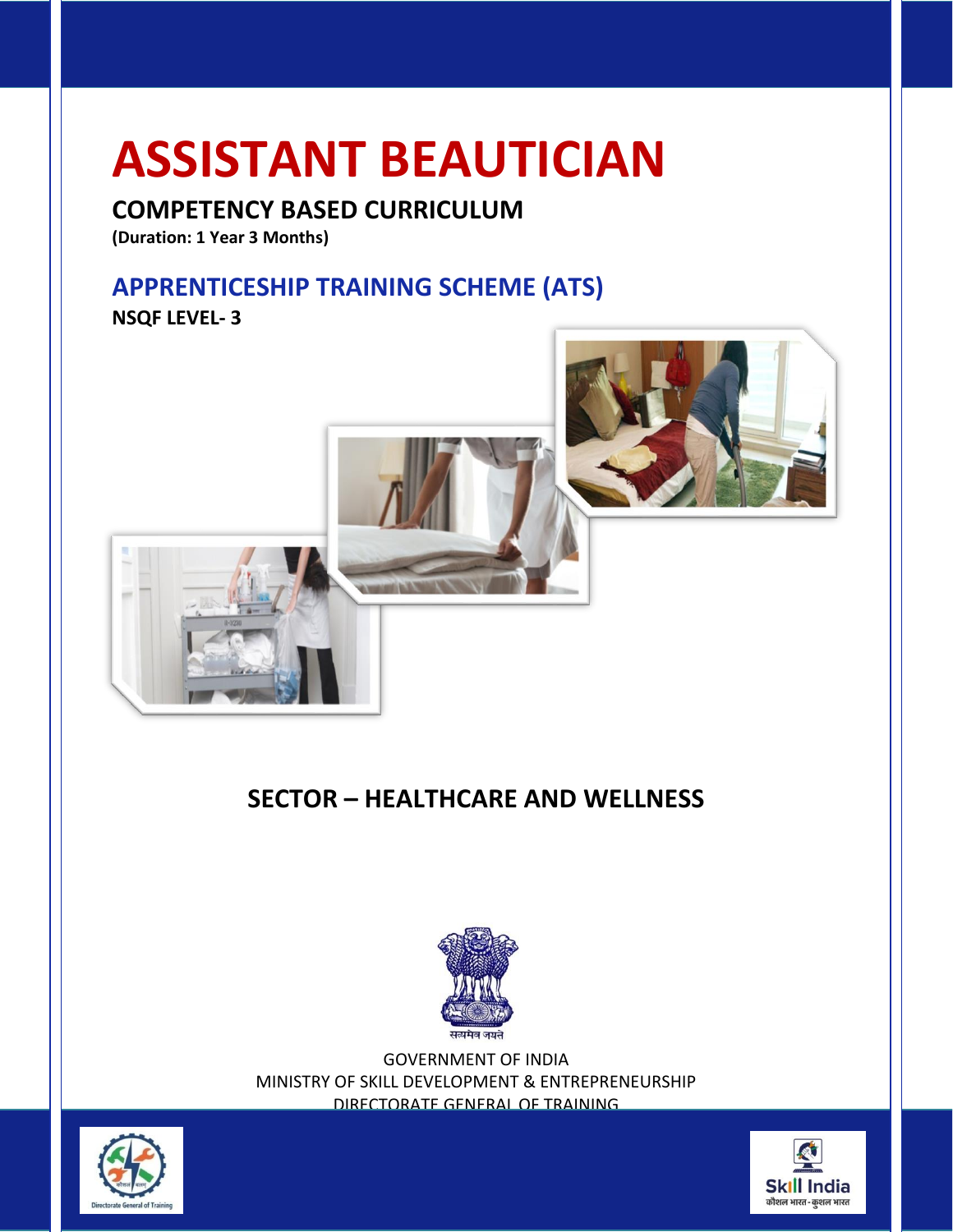# **ASSISTANT BEAUTICIAN**

**(Revised in 2018)**

# **APPRENTICESHIP TRAINING SCHEME (ATS)**

**NSQF LEVEL - 3**

Developed By

Ministry of Skill Development and Entrepreneurship Directorate General of Training **CENTRAL STAFF TRAINING AND RESEARCH INSTITUTE** EN-81, Sector-V, Salt Lake City, Kolkata – 700 091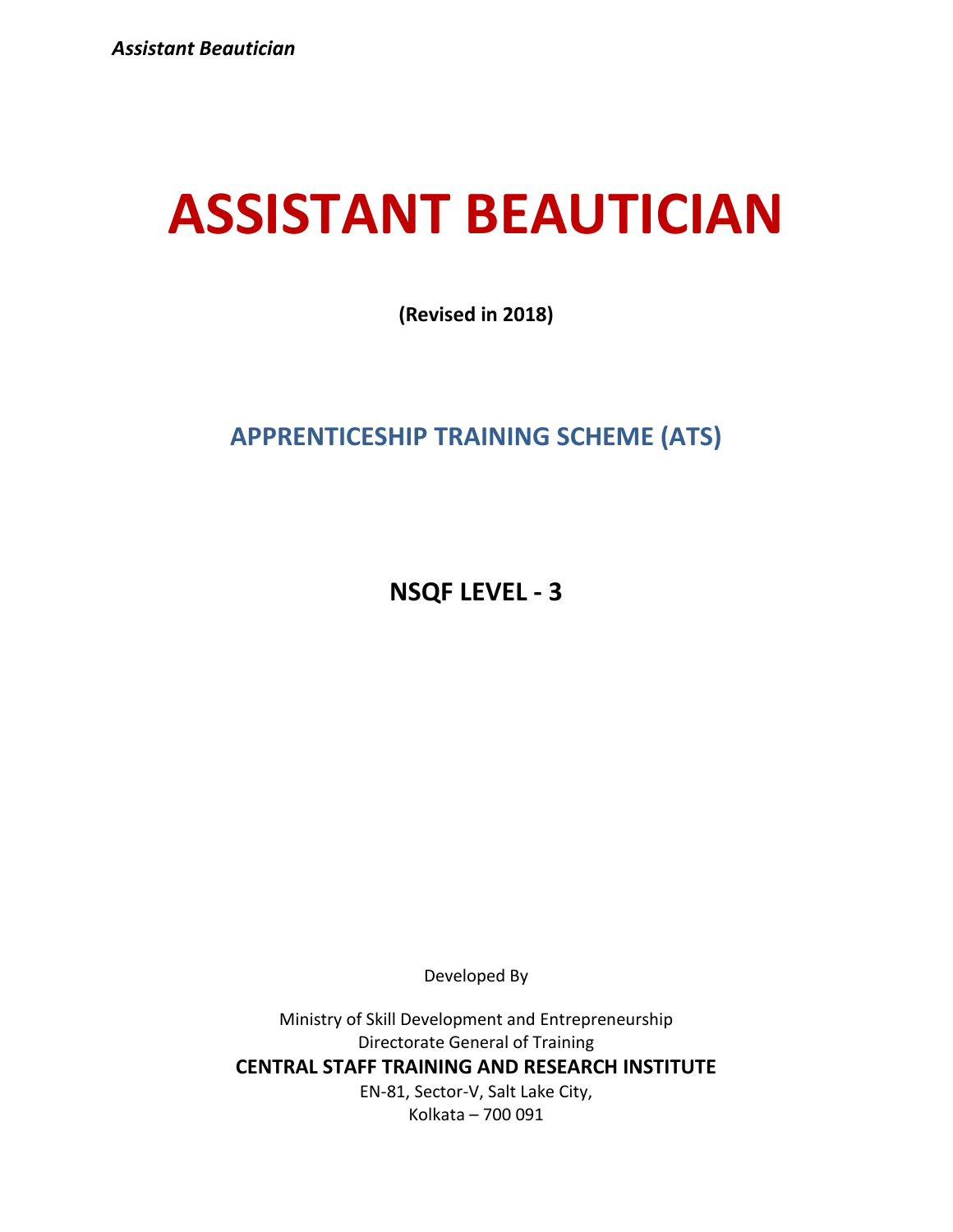The DGT sincerely express appreciation for the contribution of the Industry, State Directorate, Trade Experts and all others who contributed in revising the curriculum. Special acknowledgement to the following industries/organizations who have contributed valuable inputs in revising the curricula through their expert members:

Special acknowledgement is expended by DGT to the following expert members who had contributed immensely in this curriculum.

| SI.                                                                     | <b>Name &amp; Designation</b> | Organization                    | <b>Mentor Council</b> |
|-------------------------------------------------------------------------|-------------------------------|---------------------------------|-----------------------|
| No.                                                                     | Shri/Mr./Ms.                  |                                 | <b>Designation</b>    |
| <b>Expert group on restructuring of Apprenticeship Training Modules</b> |                               |                                 |                       |
| 1.                                                                      | Ms. Upma Bhatia, DT           | DGT, H.Q.                       | Member                |
| 2.                                                                      | Ms. Alka Sharma, JDT          | NVTI, Noida                     | Member                |
| 3.                                                                      | Mr. SandeepAhuja, DT          | <b>VLCC</b>                     | Member                |
| 4.                                                                      | Ms Vaishali.K, Shah DT        | LTA School of Beauty, Mumbai    | Member                |
| 5.                                                                      | Ms. Pinky Singh, Owner        | Sahiba Salon academy, Ghaziabad | Member                |
| 6.                                                                      | Dr. Sangeetachauhan           | Exclusive, Salon & SPA          | Member                |
| 7.                                                                      | Ms. SunitaBhat, TO            | NVTI, Noida                     | Member                |
| 8.                                                                      | Ms Ruchichamoli, VI           | NVTI, Noida.                    | Member                |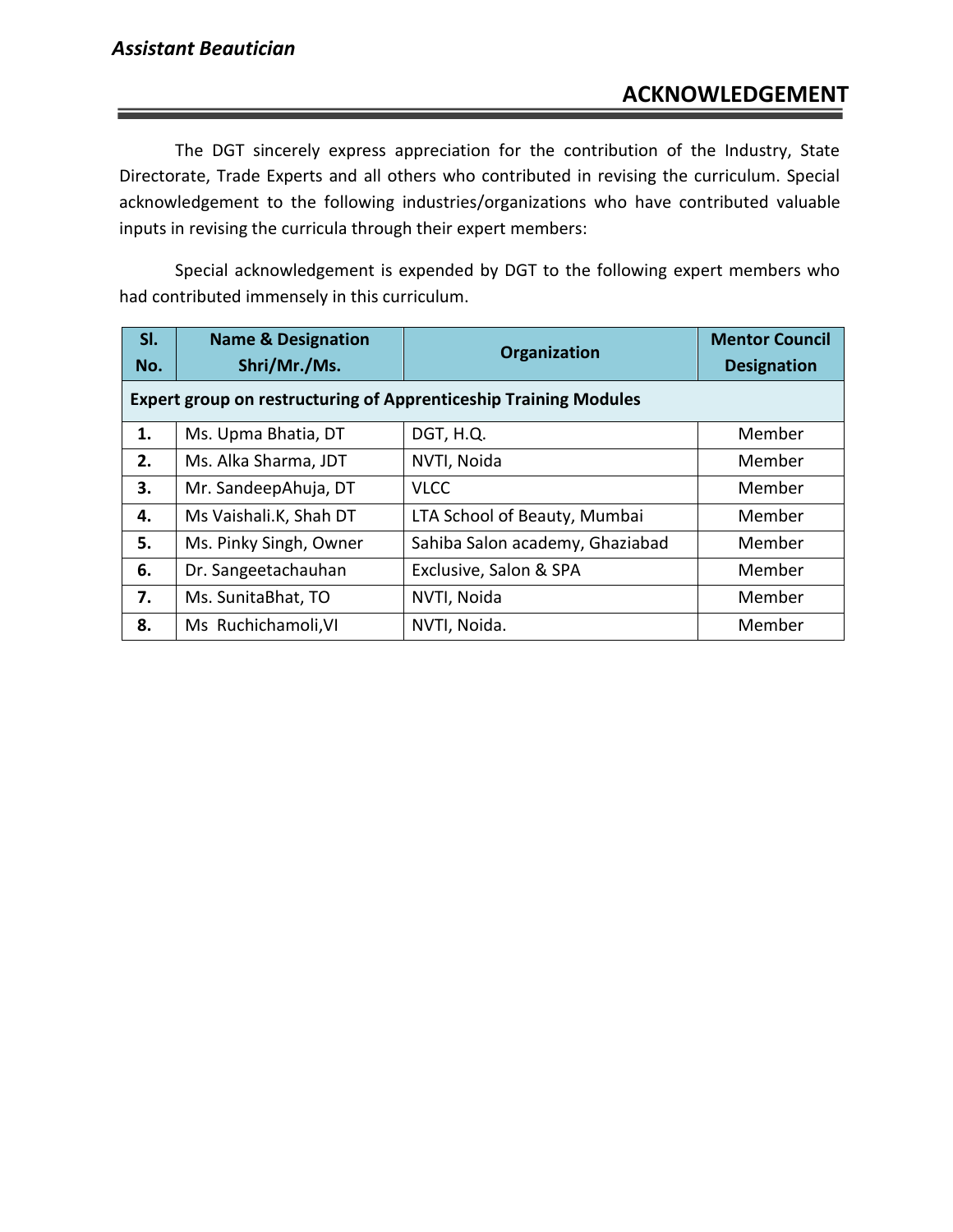| SI.<br>No. | <b>Topics</b>                                               | Page<br>No. |
|------------|-------------------------------------------------------------|-------------|
| 1.         | Background                                                  | $1 - 2$     |
| 2.         | <b>Training System</b>                                      | $3 - 7$     |
| 3.         | Job Role                                                    | 8           |
| 4.         | <b>NSQF</b> Level Compliance                                | 9           |
| 5.         | <b>General Information</b>                                  | 10          |
| 6.         | <b>Learning Outcome</b>                                     | 11          |
| 7.         | Learning Outcome with Assessment Criteria                   | $12 - 13$   |
| 8.         | <b>Syllabus</b>                                             | 14-15       |
| 9.         | Syllabus - Core Skill                                       | 16-19       |
|            | 9.1 Core Skill - Employability Skill                        |             |
| 10.        | Details of Competencies (On-Job Training)                   | 20          |
| 11.        | List of Trade Tools & Equipment Basic Training - Annexure I | $21 - 22$   |
| 12.        | Format for Internal Assessment - Annexure II                | 23          |

the control of the control of the control of the control of the control of the control of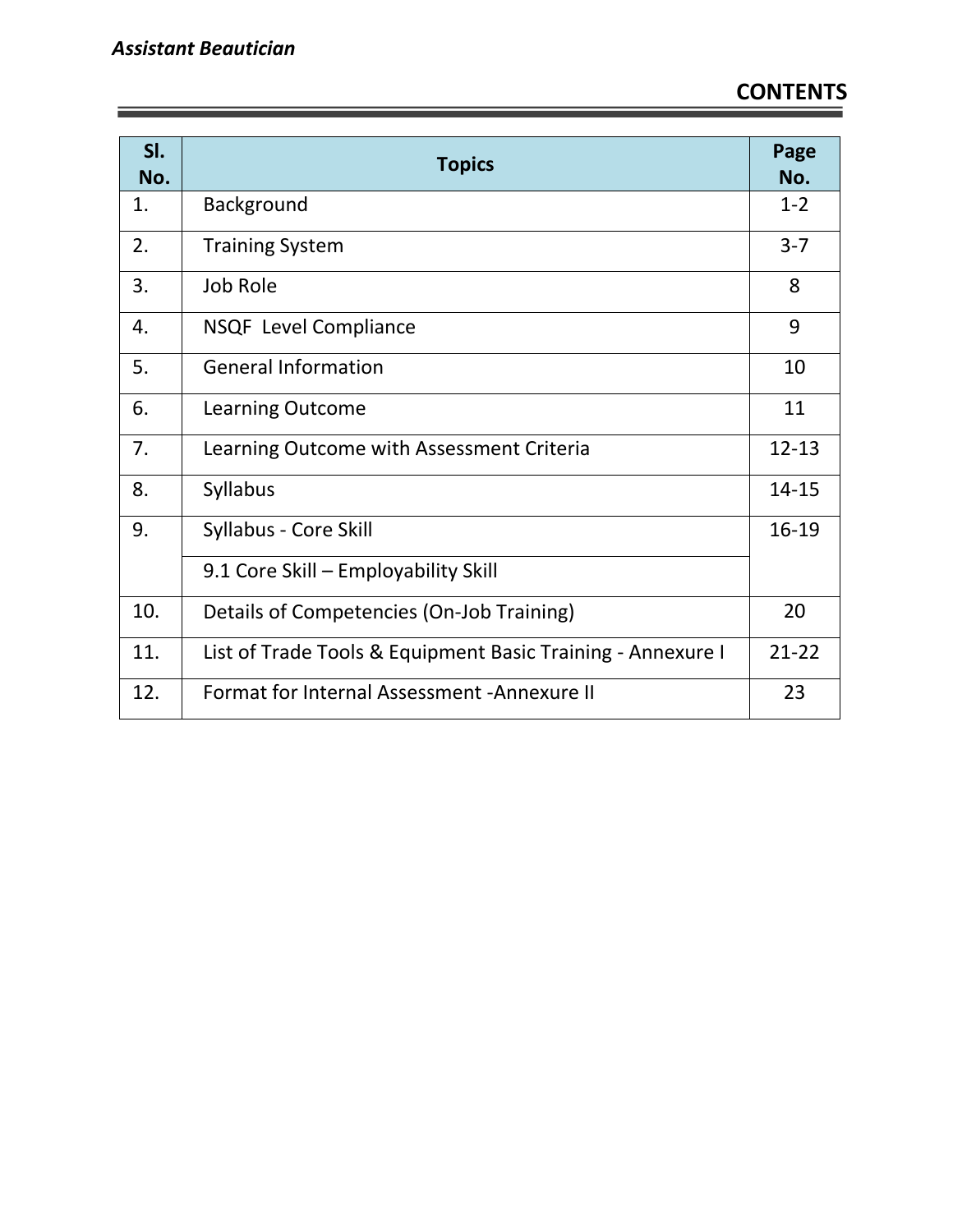#### **1.1 Apprenticeship Training Scheme under Apprentice Act 1961**

The Apprentices Act, 1961 was enacted with the objective of regulating the programme of training of apprentices in the industry by utilizing the facilities available therein for imparting on-the-job training. The Act makes it obligatory for employers in specified industries to engage apprentices in designated trades to impart Apprenticeship Training on the job in industry to school leavers and person having National Trade Certificate(ITI pass-outs) issued by National Council for Vocational Training (NCVT) to develop skilled manpower for the industry**.** There are four categories of apprentices namely**; trade apprentice, graduate, technician and technician (vocational) apprentices.** 

Qualifications and period of apprenticeship training of **trade apprentices** vary from trade to trade. The apprenticeship training for trade apprentices consists of basic training followed by practical training. At the end of the training, the apprentices are required to appear in a trade test conducted by NCVT and those successful in the trade tests are awarded the National Apprenticeship Certificate.

The period of apprenticeship training for graduate (engineers), technician (diploma holders and technician (vocational) apprentices is one year. Certificates are awarded on completion of training by the Department of Education, Ministry of Human Resource Development.

#### **1.2 Changes in Industrial Scenario**

Recently we have seen huge changes in the Indian industry. The Indian Industry registered an impressive growth during the last decade and half. The number of industries in India have increased manifold in the last fifteen years especially in services and manufacturing sectors. It has been realized that India would become a prosperous and a modern state by raising skill levels, including by engaging a larger proportion of apprentices, will be critical to success; as will stronger collaboration between industry and the trainees to ensure the supply of skilled workforce and drive development through employment. Various initiatives to build up an adequate infrastructure for rapid industrialization and improve the industrial scenario in India have been taken.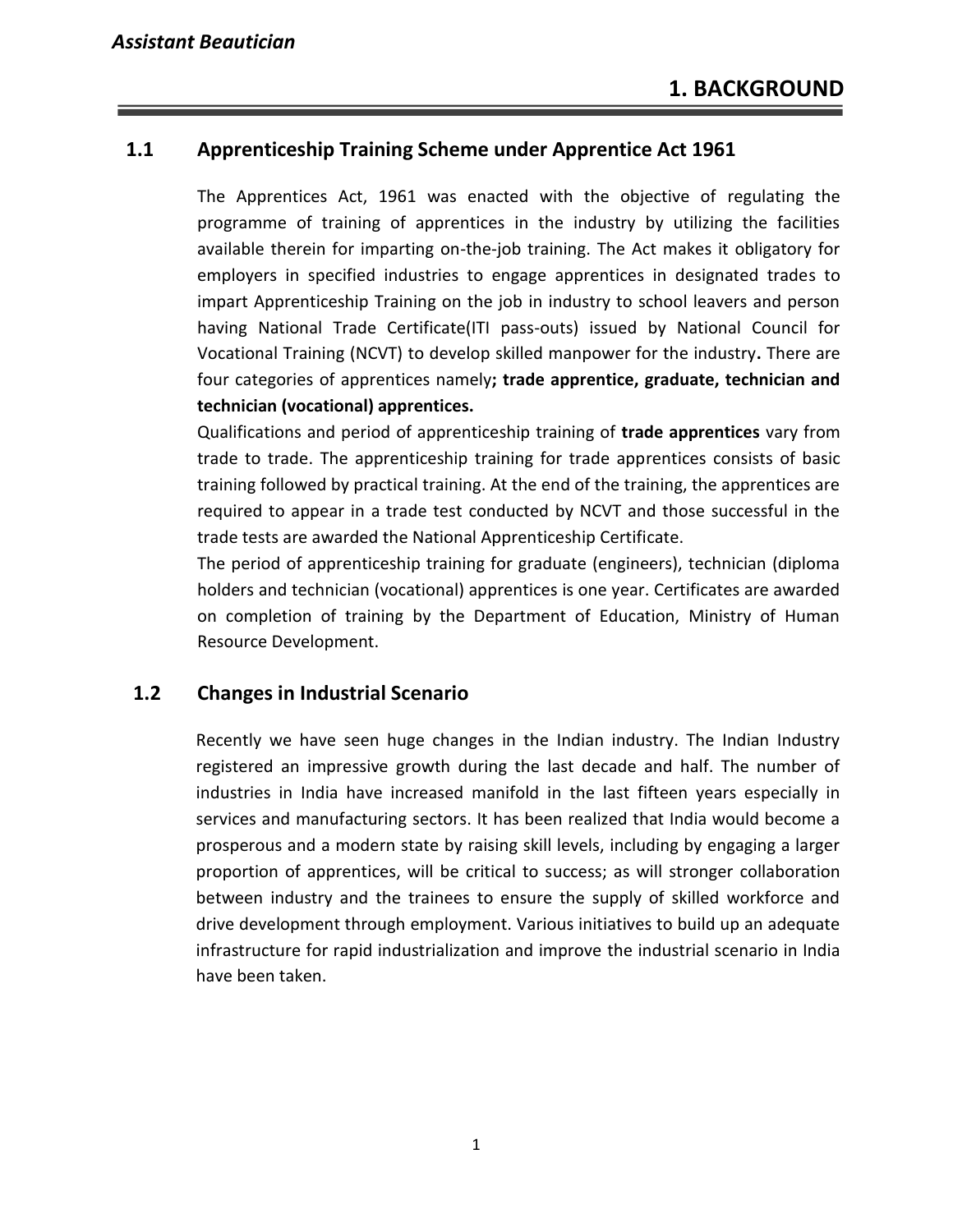#### **1.3 Reformation**

The Apprentices Act, 1961 has been amended and brought into effect from 22<sup>nd</sup> December, 2014 to make it more responsive to industry and youth. Key amendments are as given below:

- Prescription of number of apprentices to be engaged at establishment level instead of trade-wise.
- Establishment can also engage apprentices in optional trades which are not designated, with the discretion of entry level qualification and syllabus.
- Scope has been extended also to non-engineering occupations.
- Establishments have been permitted to outsource basic training in an institute of their choice.
- The burden of compliance on industry has been reduced significantly.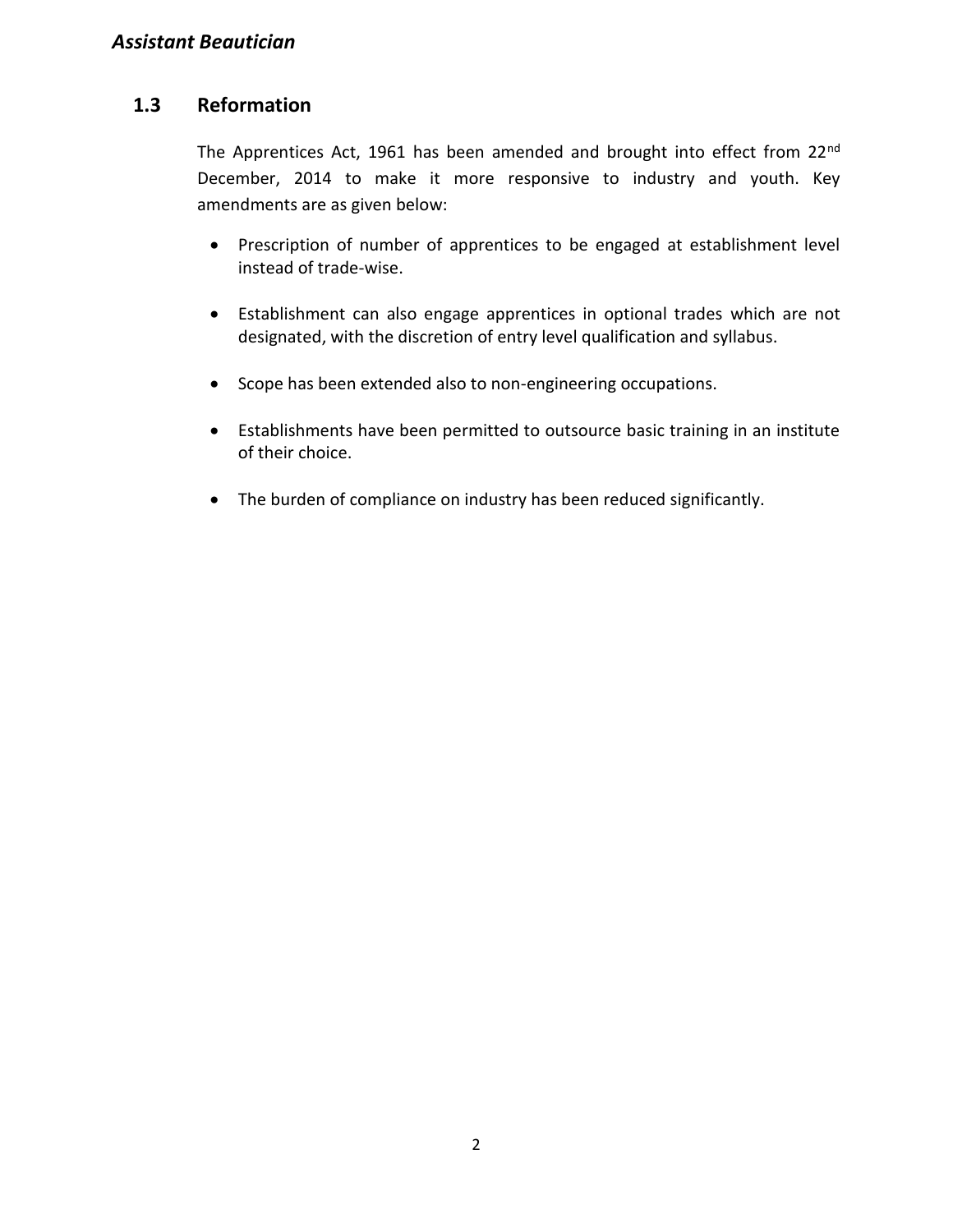#### **2.1 GENERAL**

Directorate General of Training (DGT) under Ministry of Skill Development & Entrepreneurship offers range of vocational training courses catering to the need of different sectors of economy/ Labour market. The vocational training programmes are delivered under aegis of National Council of Vocational Training (NCVT). Craftsman Training Scheme (CTS) and Apprenticeship Training Scheme (ATS) are two pioneer programmes of NCVT for propagating vocational training.

Assistant Beautician trade under ATS is one of the most popular courses delivered nationwide through different industries. The course is of one year & three months duration(01 Block of 15 months duration including basic training). It mainly consists of Domain area and Core area. In the Domain area Trade Theory & Practical impart professional - skills and knowledge, and Employability Skills imparts requisite core skills, knowledge and life skills. After passing out the training programme, the trainee is being awarded National Apprenticeship Certificate (NAC) by NCVT having worldwide recognition.

#### **Broadly candidates need to demonstrate that they are able to:**

- Read & interpret technical parameters/document, plan and organize work processes, identify necessary materials and tools;
- Perform task with due consideration to safety rules, accident prevention regulations and environmental protection stipulations;
- Apply professional skill, knowledge,& employability skills while performing jobs and solve problem during execution.
- Check the job/assembly as per drawing for functioning, identify and rectify errors in job/assembly.
- Document the technical parameters related to the task undertaken.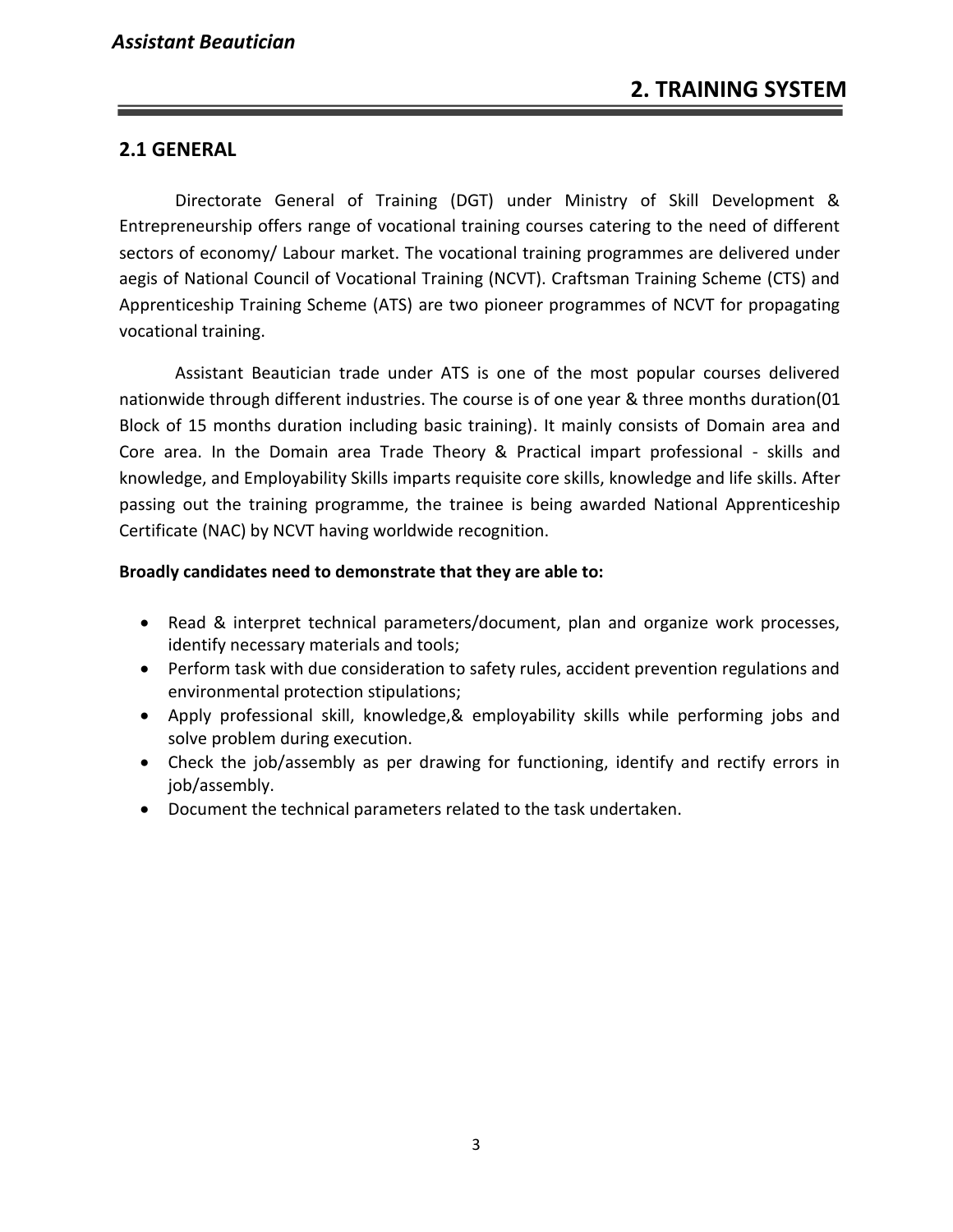#### **2.2 CAREER PROGRESSION PATHWAYS**:

• Indicative pathways for vertical mobility.



#### **2.3 COURSE STRUCTURE:**

Table below depicts the distribution of training hours across various course elements during a period of one year (*Basic Training and On-Job Training*): -

#### **Total training duration details: -**

| <b>Time</b><br>(in months)                       | $1 - 3$ | $4 - 15$    |
|--------------------------------------------------|---------|-------------|
| <b>Basic Training</b>                            | Block-I |             |
| <b>Practical Training</b><br>(On - job training) | ----    | $Block - I$ |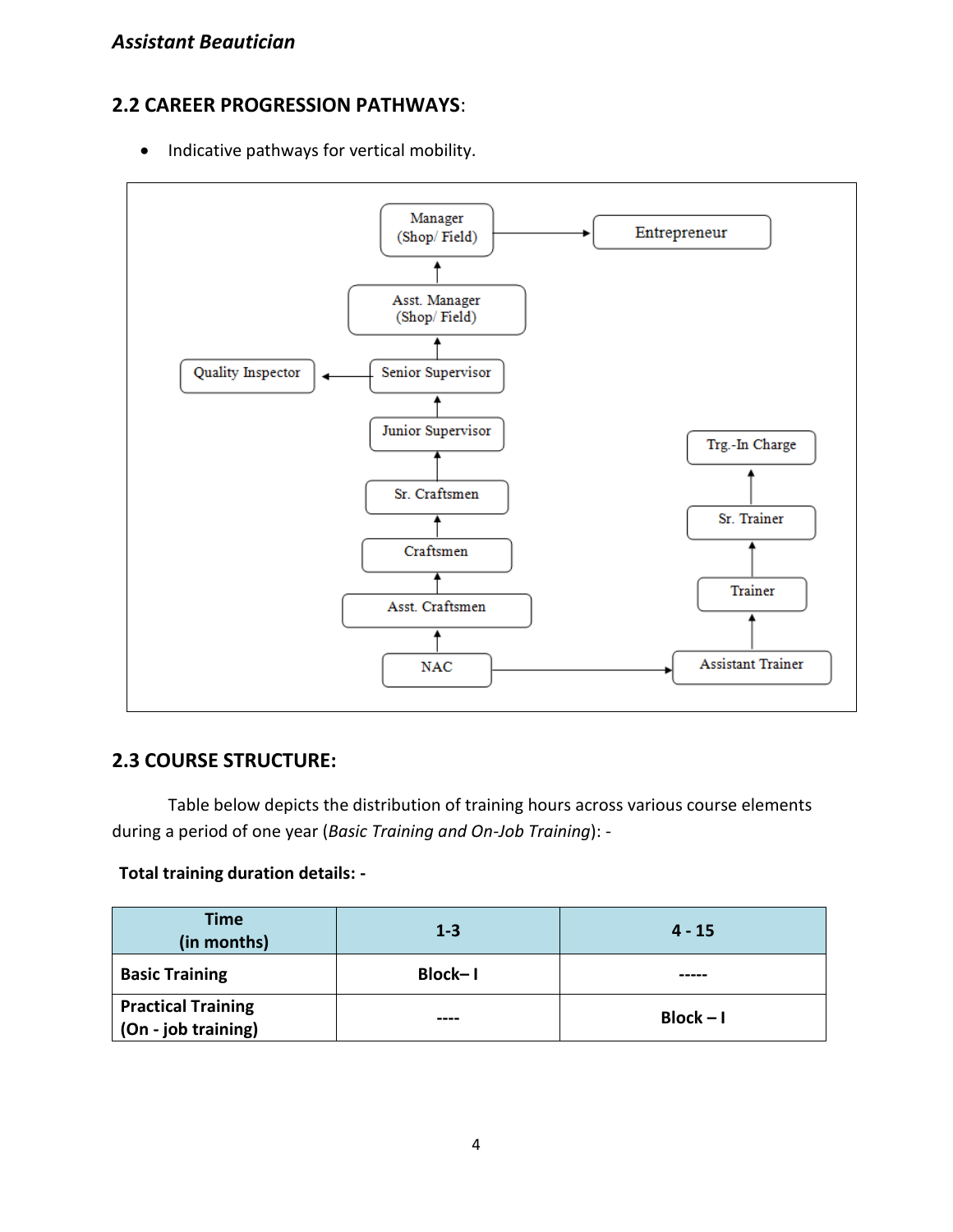#### **A. Basic Training**

For 02 yrs. Course (Non-Engg.):- **Total 03 months:** 03 months in 1styr.only For 01 yr. Course (Non-Engg):- **Total 03 months:** 03 months in 1st yr.

| SI. No. | <b>Course Element</b>                        | <b>Total Notional Training</b><br>Hours (For 01 yr. Course) |
|---------|----------------------------------------------|-------------------------------------------------------------|
| 1       | Professional Skill (Trade Practical)         | 270                                                         |
| 2       | Professional Knowledge (Trade Theory)        | 120                                                         |
| 3       | <b>Employability Skills</b>                  | 110                                                         |
|         | <b>Total (including Internal Assessment)</b> | 500                                                         |

#### **B. On-Job Training:-**

For 01 yr. Course (Non-Engg.) :-( **Total: 12months**)

Notional Training Hours for On-Job Training: 2080 Hrs.

#### **C. Total training hours:-**

| <b>Duration</b>                   | <b>Basic Training</b> | <b>On-Job Training</b> | Total     |
|-----------------------------------|-----------------------|------------------------|-----------|
| For 02 yrs. Course<br>(Non-Engg.) | 500 hrs.              | 3640 hrs.              | 4140 hrs. |
| For 01 yr. Course<br>(Non-Engg.)  | 500 hrs.              | 2080 hrs.              | 2580 hrs. |

#### **2.4 ASSESSMENT & CERTIFICATION:**

The trainee will be tested for his skill, knowledge and attitude during the period of course and at the end of the training programme as notified by Govt of India from time to time. The Employability skills will be tested in first two semesters only.

- a) The **Internal assessment** during the period of training will be done by **Formative assessment method** by testing for assessment criteria listed against learning outcomes. The training institute have to maintain individual *trainee portfolio* as detailed in assessment guideline. The marks of internal assessment will be as per the template (Annexure – II).
- b) The final assessment will be in the form of summative assessment method. The All India Trade Test for awarding NAC will be conducted by NCVT on completion of course as per guideline of Govt of India. The pattern and marking structure is being notified by govt of India from time to time. **The learning outcome and assessment criteria will be basis for**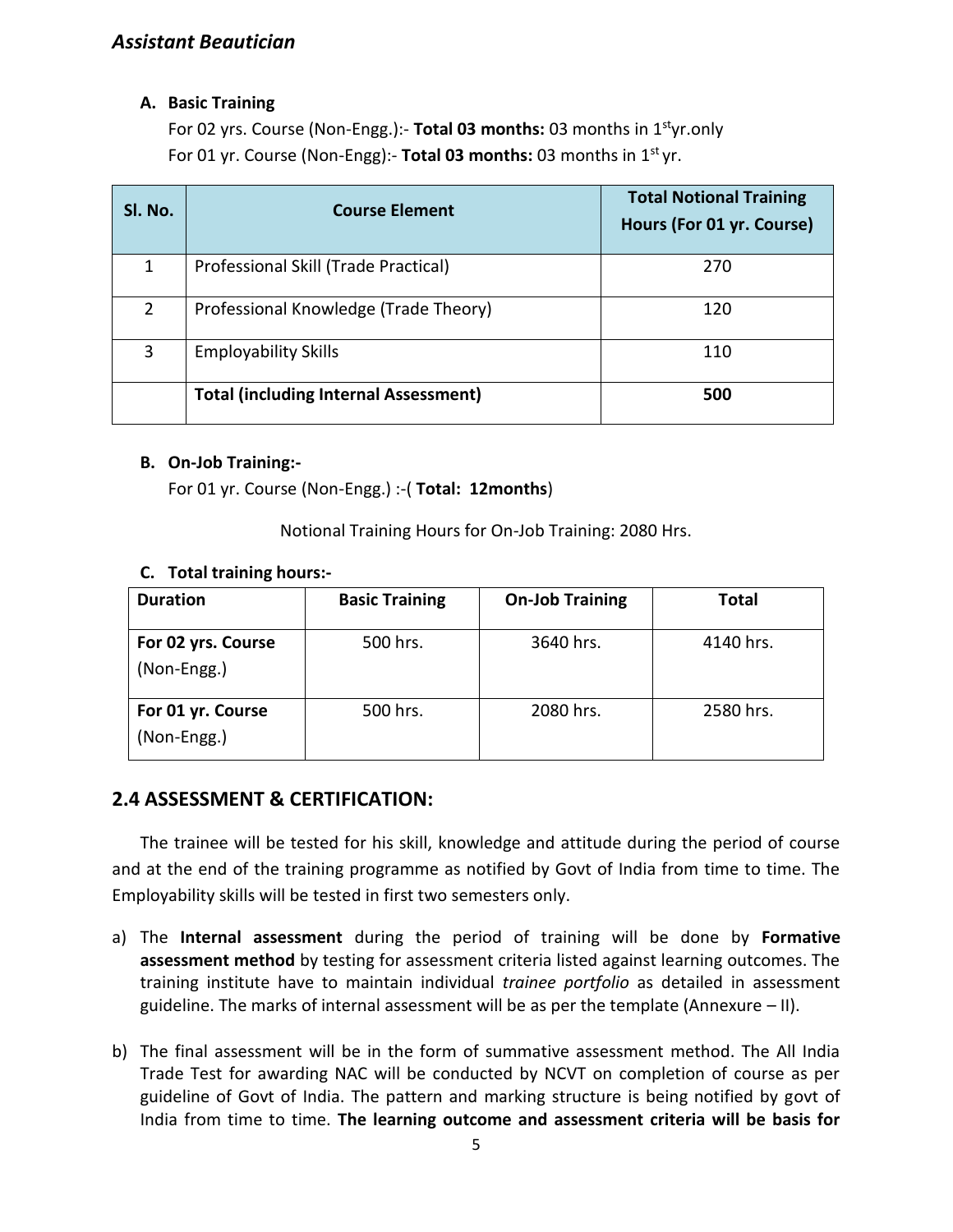**setting question papers for final assessment. The examiner during final examination will also check** individual trainee's profile as detailed in assessment guideline before giving marks for practical examination.

#### **2.4.1 PASS REGULATION**

The minimum pass percent for Practical is 60% & minimum pass percent for Theory subjects 40%. The candidate should pass in each subject conducted under all India trade test.

#### **2.4.2 ASSESSMENT GUIDELINE**

Appropriate arrangements should be made to ensure that there will be no artificial barriers to assessment. The nature of special needs should be taken into account while undertaking assessment. Due consideration should be given while assessing for team work, avoidance/reduction of scrap/wastage and disposal of scarp/wastage as per procedure, behavioral attitude, sensitivity to environment and regularity in training. The sensitivity towards OSHE and self-learning attitude are to be considered while assessing competency.

Assessment will be evidence based comprising the following:

- Job carried out in labs/workshop
- Record book/ daily diary
- Answer sheet of assessment
- Viva-voce
- Progress chart
- Attendance and punctuality
- Assignment
- Project work

Evidences of internal assessments are to be preserved until forthcoming semester examination for audit and verification by examination body. The following marking pattern to be adopted while assessing:

| <b>Performance Level</b>                                                                                                                                                                                                                     | <b>Evidence</b>                                                                                                                                                                                                                                                                                             |
|----------------------------------------------------------------------------------------------------------------------------------------------------------------------------------------------------------------------------------------------|-------------------------------------------------------------------------------------------------------------------------------------------------------------------------------------------------------------------------------------------------------------------------------------------------------------|
| (a) Weightage in the range of 60 -75% to be allotted during assessment                                                                                                                                                                       |                                                                                                                                                                                                                                                                                                             |
| For performance in this grade, the candidate<br>with occasional guidance and showing due<br>regard for safety procedures and practices,<br>has produced work which demonstrates<br>attainment of an acceptable standard of<br>craftsmanship. | Demonstration of good skill in the use of<br>$\bullet$<br>hand tools, machine tools and workshop<br>equipment<br>Below 70% tolerance dimension/accuracy<br>achieved while undertaking different<br>work with those demanded by the<br>component/job/set standards.<br>• A fairly good level of neatness and |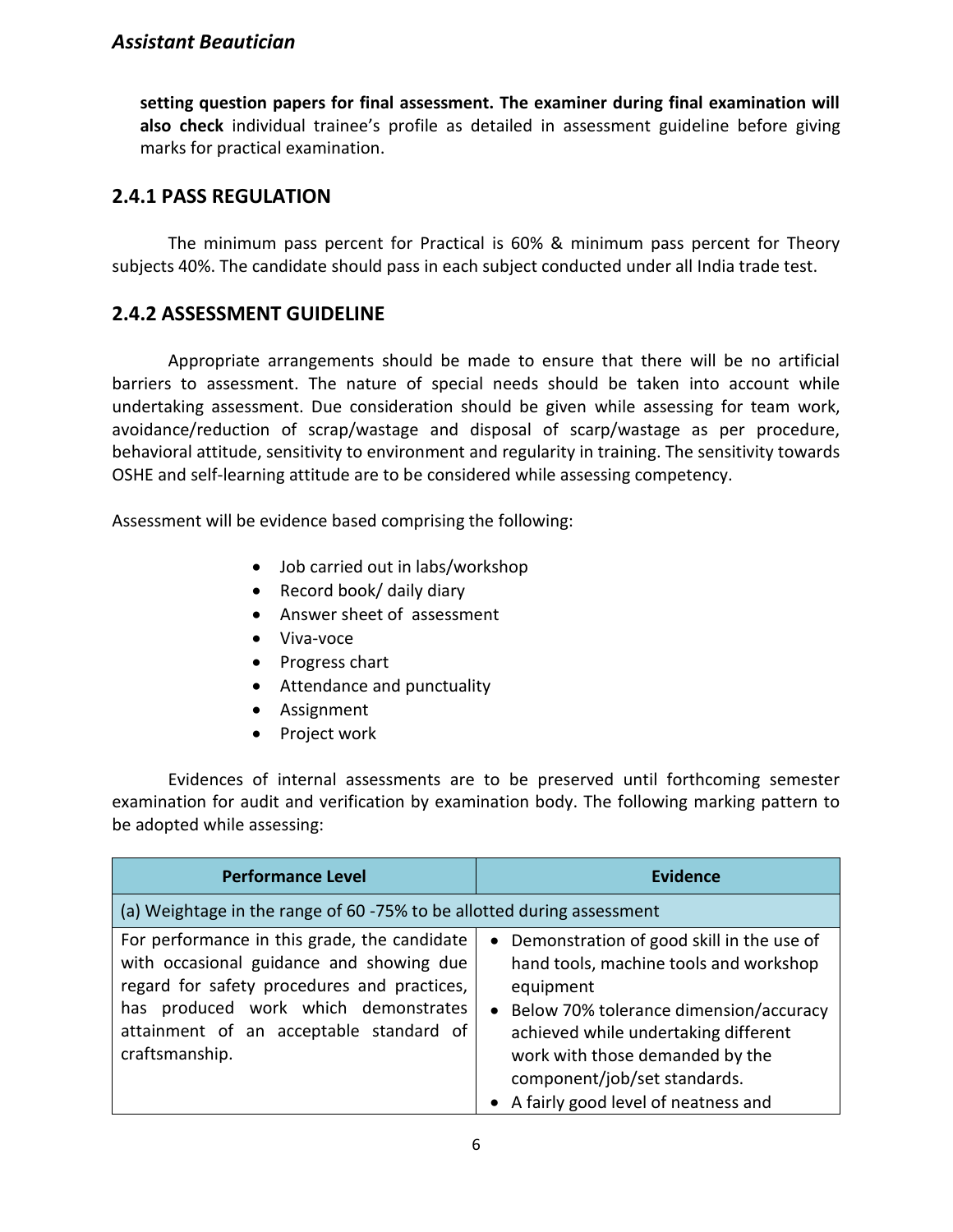| (b) Weightage in the range of above 75% - 90% to be allotted during assessment                                                                                                                                                                                      | consistency in the finish<br>Occasional support in completing the<br>project/job.                                                                                                                                                                                                                                                                                  |
|---------------------------------------------------------------------------------------------------------------------------------------------------------------------------------------------------------------------------------------------------------------------|--------------------------------------------------------------------------------------------------------------------------------------------------------------------------------------------------------------------------------------------------------------------------------------------------------------------------------------------------------------------|
| For this grade, the candidate, with little<br>guidance and showing due regard for safety<br>procedures and practices, has produced work<br>demonstrates<br>which<br>attainment<br>ം പ<br>a<br>reasonable standard of craftsmanship.                                 | Good skill levels in the use of hand tools,<br>machine tools and workshop equipment<br>70-80% tolerance dimension/accuracy<br>$\bullet$<br>achieved while undertaking different<br>work with those demanded by the<br>component/job/set standards.<br>A good level of neatness and consistency<br>in the finish<br>Little support in completing the<br>project/job |
| (c) Weightage in the range of above 90% to be allotted during assessment                                                                                                                                                                                            |                                                                                                                                                                                                                                                                                                                                                                    |
| For performance in this grade, the candidate,<br>with minimal or no support in organization<br>and execution and with due regard for safety<br>procedures and practices, has produced work<br>which demonstrates attainment of a high<br>standard of craftsmanship. | High skill levels in the use of hand tools,<br>machine tools and workshop equipment<br>Above 80% tolerance dimension/accuracy<br>achieved while undertaking different<br>work with those demanded by the<br>component/job/set standards.<br>A high level of neatness and consistency<br>in the finish.<br>Minimal or no support in completing the<br>project.      |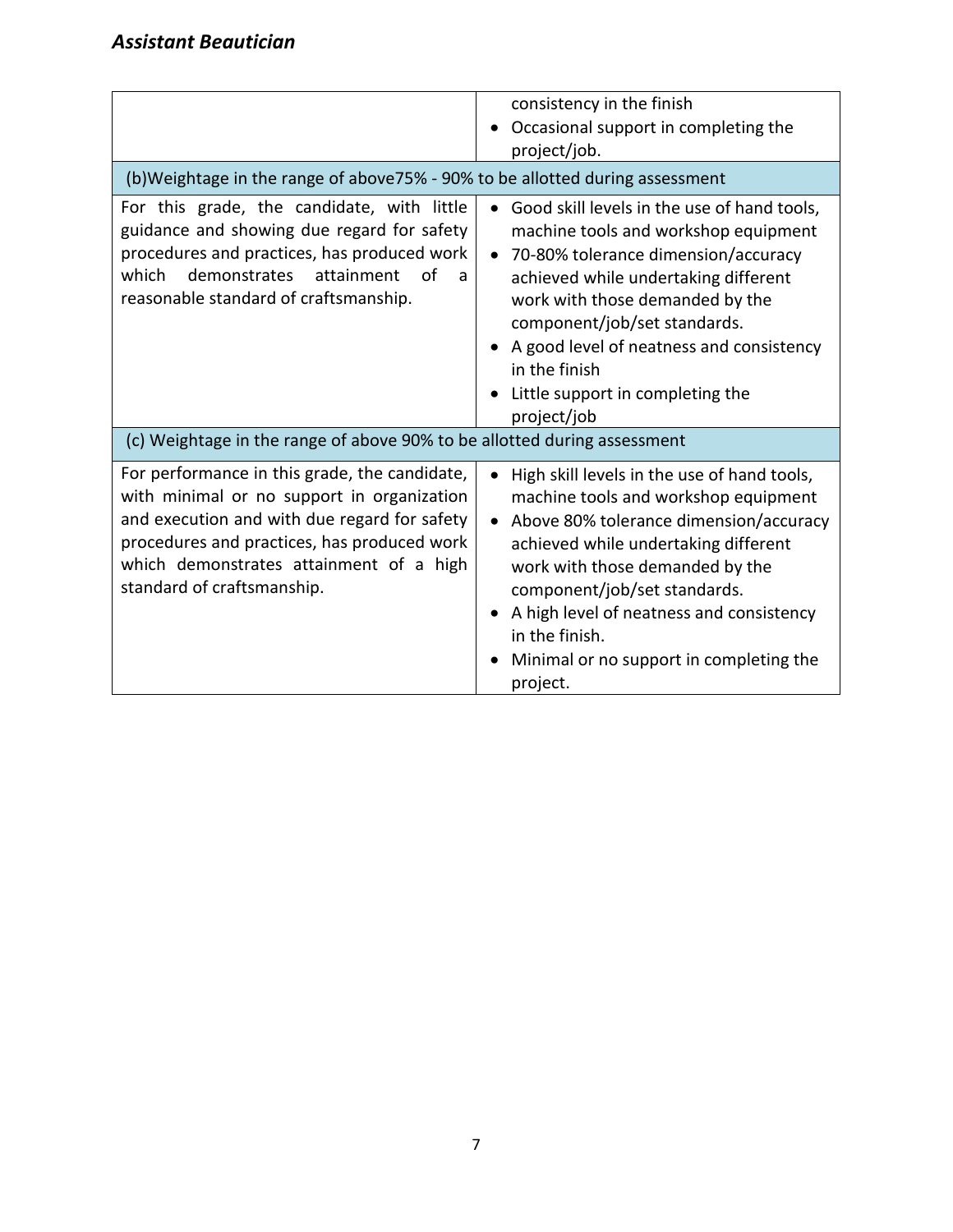#### **Brief description of Job roles:**

**Assistant Beautician** needs to be aware of the basics of beauty therapy, health and hygiene, safety about various beauty products. Assistant Beautician is expected to perform basic epilation; manicure, pedicure and basic face care services and also assist the beautician in providing advanced services. The person also assists in salon ambience maintenance and also do various other odd jobs in the salon including selling salon retail products after obtaining knowledge of them.

**Beauticians and Related Workers, Others** Hairdressers, Barbers, Beauticians and Related Workers, other include all other hairdressers, barbers, beauticians and related workers not elsewhere classified.

#### **Reference NCO 2015:**

- i) 5142.0101 Assistant Beautician
- ii) 5142.9900 Beauticians and Related Workers, Others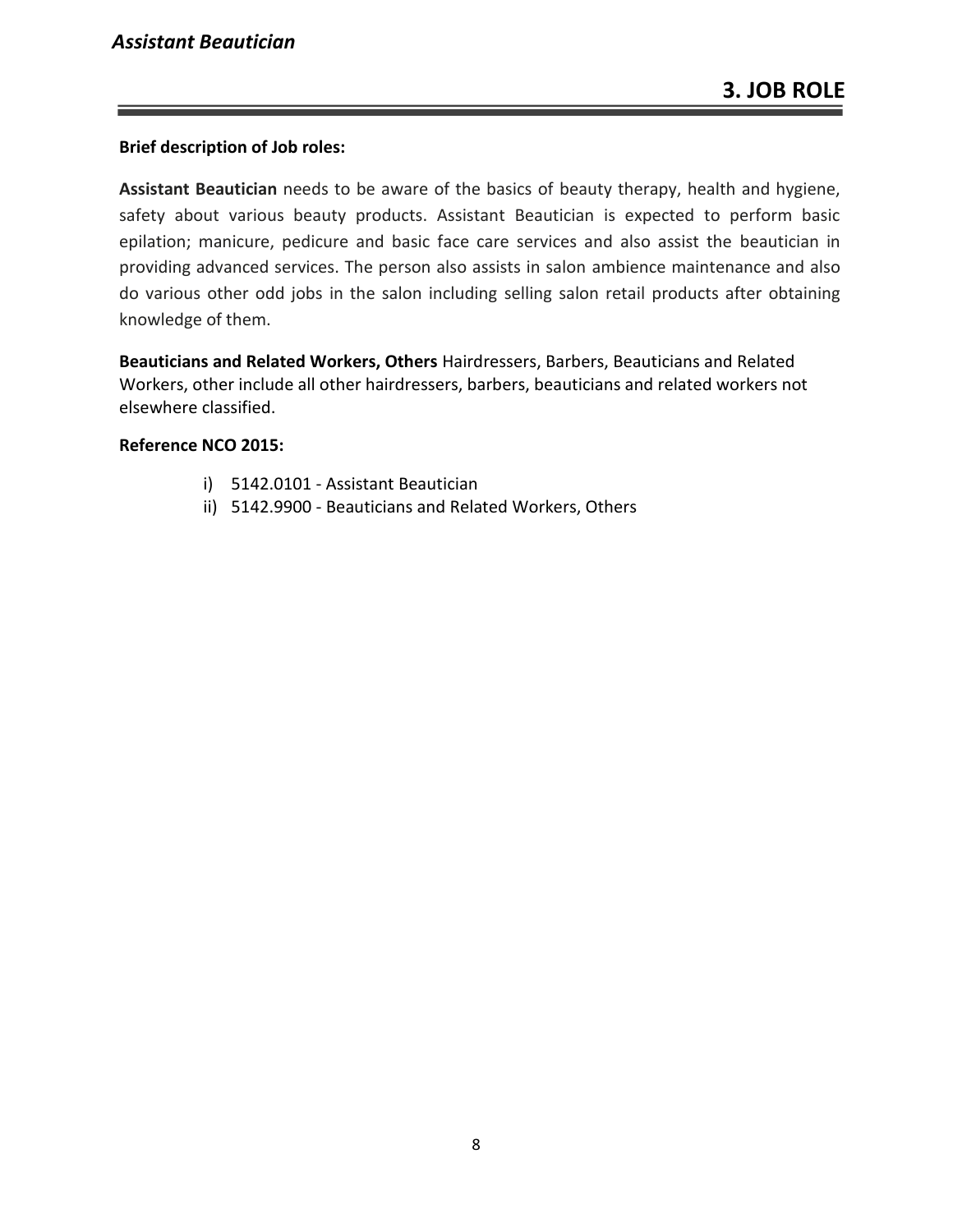NSQF level for ASSISTANT BEAUTICIAN trade under ATS: **Level 3**

As per notification issued by Govt. of India dated- 27.12.2013 on National Skill Qualification Framework total 10 (Ten) Levels are defined.

Each level of the NSQF is associated with a set of descriptors made up of five outcome statements, which describe in general terms, the minimum knowledge, skills and attributes that a learner needs to acquire in order to be certified for that level.

Each level of the NSQF is described by a statement of learning outcomes in five domains, known as level descriptors. These five domains are:

- a) Process
- b) Professional knowledge,
- c) Professional skill,
- d) Core skill and
- e) Responsibility

The Broad Learning outcome of ASSISTANT BEAUTICIAN trade under ATS mostly matches with the Level descriptor at Level- 3.

The NSQF level-3 descriptor is given below:

| <b>Level</b> | <b>Process</b><br><b>Required</b> | <b>Professional</b><br><b>Knowledge</b> | <b>Professional</b><br><b>Skill</b> | <b>Core Skill</b> | <b>Responsibility</b> |
|--------------|-----------------------------------|-----------------------------------------|-------------------------------------|-------------------|-----------------------|
| Level 3      | Person may                        | Basic facts,                            | Recall and                          | Communication     | Under close           |
|              | carry                             | process and                             | demonstrate                         | written and       | supervision           |
|              | out a job                         | principle                               | practical                           | oral, with        | Some                  |
|              | which                             | applied in                              | skill, routine                      | minimum           | Responsibility        |
|              | may require                       | trade of                                | and                                 | required clarity, | for own               |
|              | limited range                     | employment                              | repetitive in                       | skill of basic    | work within           |
|              | of activities                     |                                         | narrow                              | arithmetic and    | defined limit.        |
|              | routine                           |                                         | range of                            | algebraic         |                       |
|              | and                               |                                         | application                         | principles,       |                       |
|              | predictable                       |                                         |                                     | person al         |                       |
|              |                                   |                                         |                                     | banking, basic    |                       |
|              |                                   |                                         |                                     | understanding     |                       |
|              |                                   |                                         |                                     | of social and     |                       |
|              |                                   |                                         |                                     | natural           |                       |
|              |                                   |                                         |                                     | environment       |                       |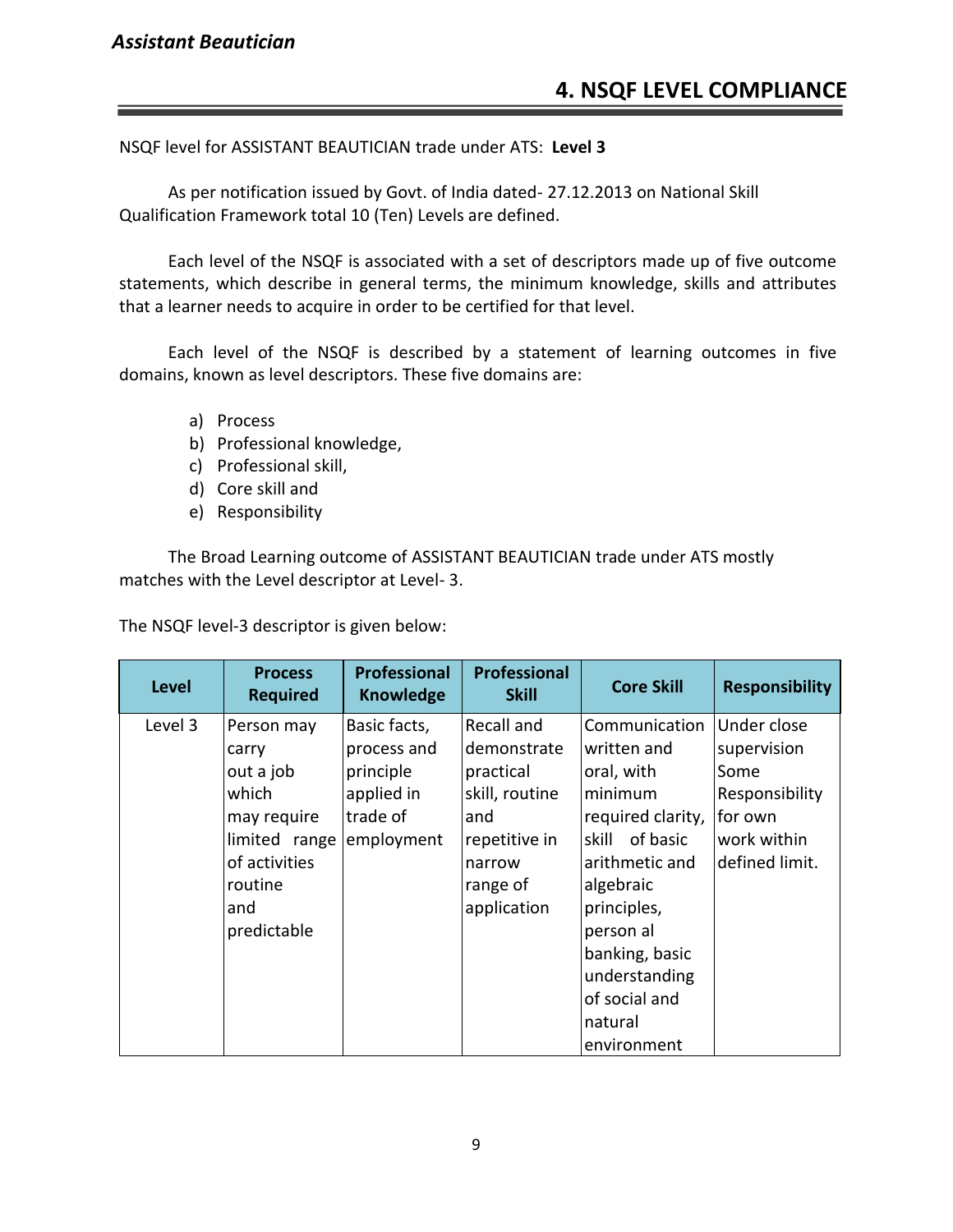#### **5. GENERAL INFORMATION**

| <b>Name of the Trade</b>                                                                   | Assistant Beautician                                                                                                                                                                            |
|--------------------------------------------------------------------------------------------|-------------------------------------------------------------------------------------------------------------------------------------------------------------------------------------------------|
| $NCO - 2015$                                                                               | 5142.0101<br>5142.9900                                                                                                                                                                          |
| <b>NSQF Level</b>                                                                          | Level $-3$                                                                                                                                                                                      |
| <b>Duration of Apprenticeship</b><br><b>Training</b><br>(Basic Training + On-Job Training) | 3 months+ One year (01 Blocks of 15 month duration<br>including basic training).                                                                                                                |
| <b>Duration of Basic Training</b>                                                          | a) Block $-I$ : 3 months                                                                                                                                                                        |
|                                                                                            | <b>Total duration of Basic Training: 3 months</b>                                                                                                                                               |
| <b>Duration of On-Job Training</b>                                                         | a) Block-I: 12 months                                                                                                                                                                           |
|                                                                                            | <b>Total duration of Practical Training: 12 months</b>                                                                                                                                          |
| <b>Entry Qualification</b>                                                                 | Passed 8th class examination from a recognized school.                                                                                                                                          |
| <b>Selection of Apprenticeship</b>                                                         | The apprentices will be selected as per Apprenticeship Act<br>amended time to time.                                                                                                             |
| <b>Instructors Qualification for</b><br><b>Basic Training</b>                              | As per ITI instructors qualifications as amended time to time<br>for the specific trade.                                                                                                        |
| <b>Infrastructure for Basic</b>                                                            | As per related trade of ITI                                                                                                                                                                     |
| <b>Training</b>                                                                            |                                                                                                                                                                                                 |
| <b>Examination</b>                                                                         | The internal examination/assessment will be held on<br>completion of each block.<br>Final examination for all subjects will be held at the end of<br>course and same will be conducted by NCVT. |
| <b>Rebate to Ex-ITI Trainees</b>                                                           | <b>NA</b>                                                                                                                                                                                       |
| <b>CTS trades eligible for</b><br><b>ASSISTANT BEAUTICIAN</b><br>Apprenticeship            | <b>NA</b>                                                                                                                                                                                       |

#### *Note:*

- *Industry may impart training as per above time schedule for different block, however this is not fixed. The industry may adjust the duration of training considering the fact that all the components under the syllabus must be covered. However the flexibility should be given keeping in view that no safety aspects is compromised.*
- *For imparting Basic Training the industry to tie-up with ITIs having such specific trade and affiliated to NCVT.*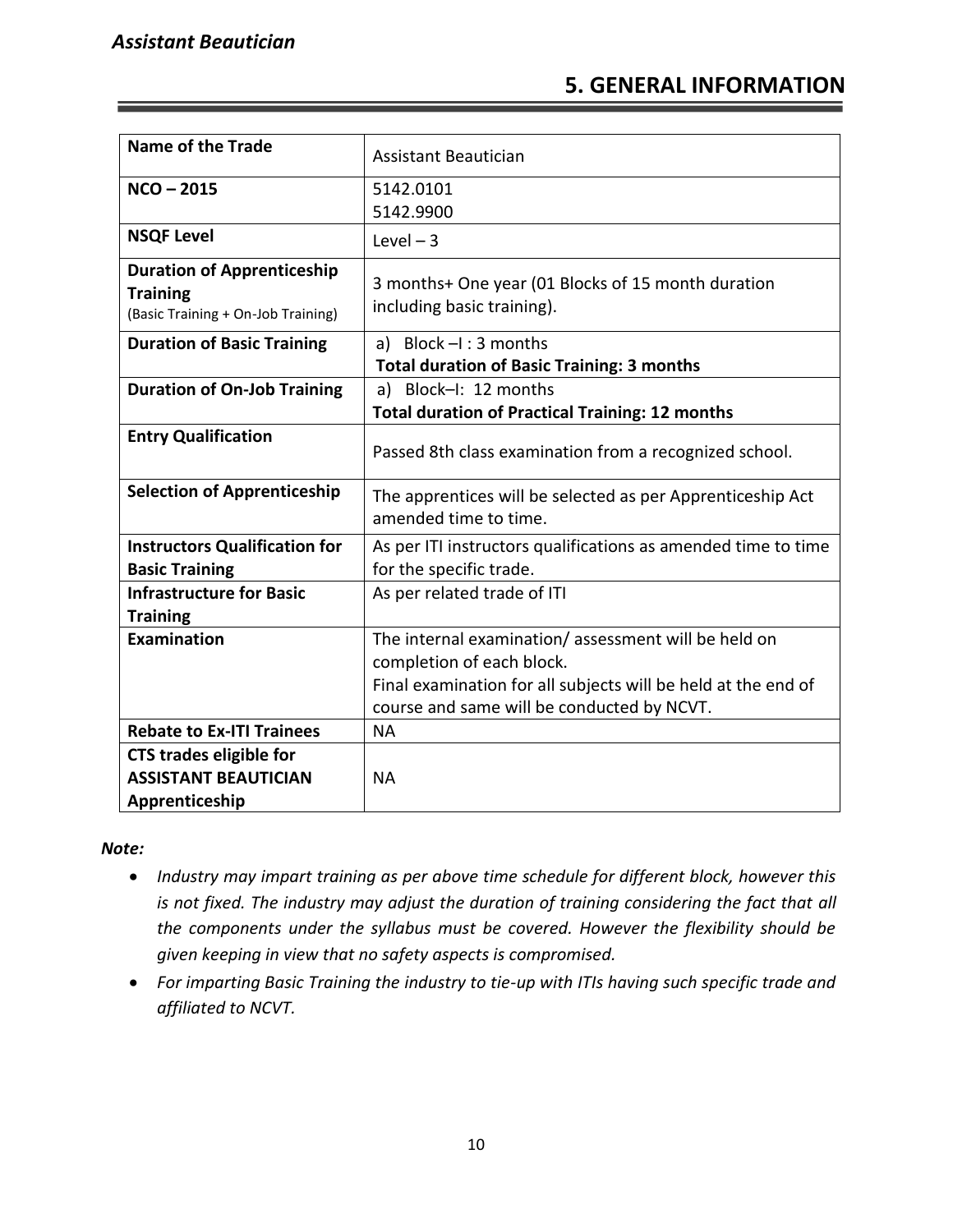#### **6.1 GENERIC LEARNING OUTCOME**

The following are minimum broad Common Occupational Skills/ Generic Learning Outcome after completion of the ASSISTANT BEAUTICIAN course of one year & three months duration (01 Block of 15 months duration including basic training) under ATS.

#### **Block I**

- 1. Recognize & comply safe working practices, environment regulation and housekeeping.
- 2. Explain the concept in productivity, quality tools, and labour welfare legislation and apply such in day to day work to improve productivity & quality.
- 3. Explain energy conservation, global warming and pollution and contribute in day to day work by optimally using available resources.
- 4. Explain personnel finance, entrepreneurship and manage/organize related task in day to day work for personal & societal growth.
- 5. Plan and organize the work related to the occupation.

#### **6.2 SPECIFIC LEARNING OUTCOME**

#### **Block – I**

- 1. Prepare & maintain the beauty care treatment work areas.
- 2. Set trolley and facial bed as per industry standard for the beauty therapy.
- 3. Operate latest tools & equipments and apply different techniques for effective outcome of beauty services.
- 4. Acquire knowledge of skin, Nail structure and identify Skin & Nail conditions.
- 5. Select and use latest cosmetic products suitable as per the client skin condition.
- 6. Perform basic manicure, pedicure & basic face care services.
- 7. Identify contraindications related to chemical services.
- 8. Select & apply appropriate sterilizing and disinfecting methods for various beauty care equipment/tools.
- 9. Assist beauty expert in performing facial treatments to improve skin condition.
- 10. Carry out basic epilation services to suit client requirements.
- 11. Apply make-up according to different facial shapes & age as per the need.
- 12. Communicate, convince & behave in a professional manner while dealing with clients.
- 13. Attend calls, reply mails & co-ordinate with clients regarding appointment or any other concern.
- 14. Provide after care advice to clients.
- 15. Maintain the salon cleanliness & hygiene.
- 16. Apply Fire fighting methods, operate fire extinguishers and application of first aid.

*Note: Learning outcomes are reflection of total competencies of a trainee and assessment will be carried out as per assessment criteria.*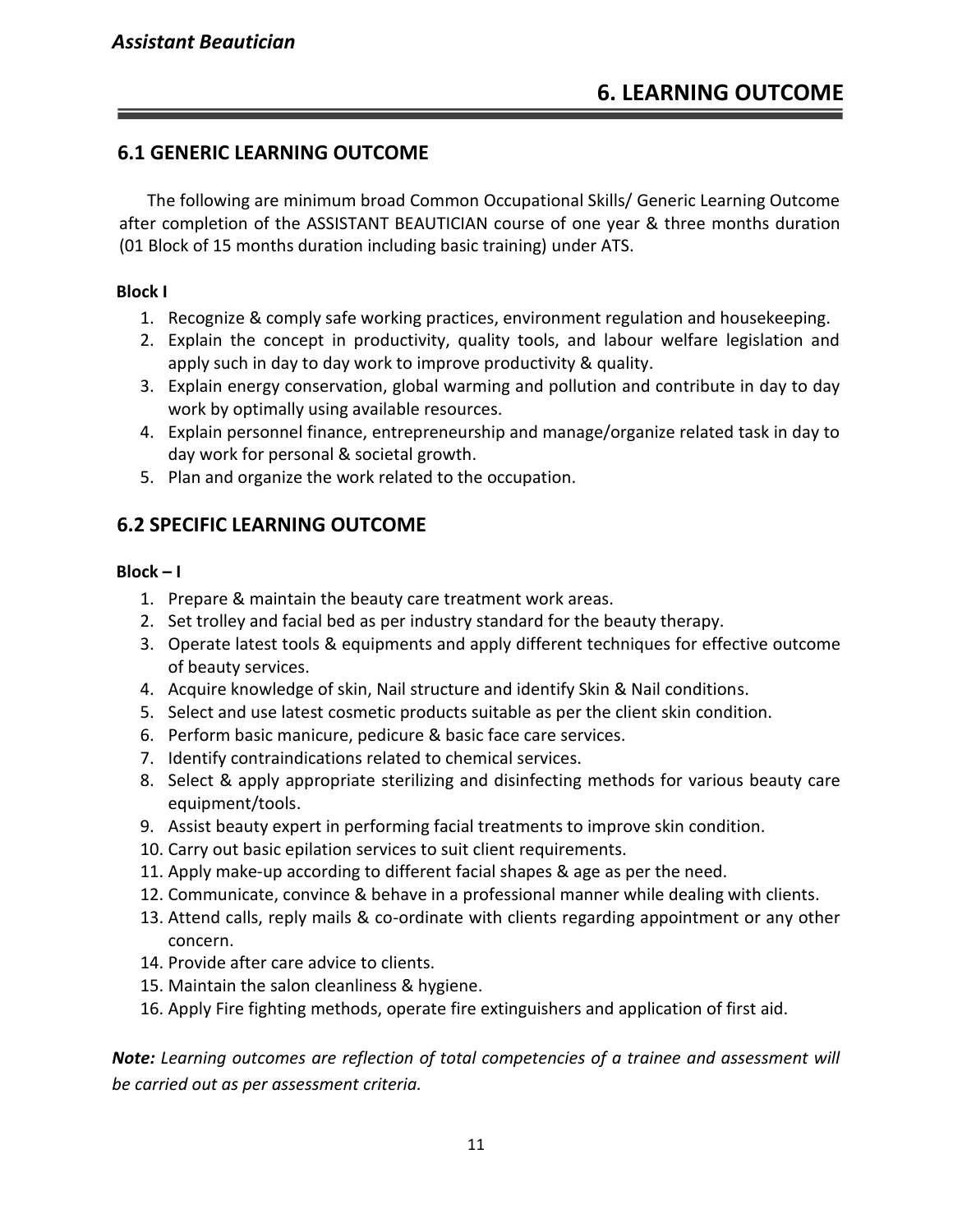# **7. LEARNING OUTCOME WITH ASSESSMENT CRITERIA**

|                                                                                |      | <b>GENERIC LEARNING OUTCOME</b>                                                                                                                                                                               |
|--------------------------------------------------------------------------------|------|---------------------------------------------------------------------------------------------------------------------------------------------------------------------------------------------------------------|
| <b>LEARNING OUTCOMES</b>                                                       |      | <b>ASSESSMENT CRITERIA</b>                                                                                                                                                                                    |
| 1. Recognize & comply safe<br>working practices,<br>environment regulation and | 1.1  | Follow and maintain procedures to achieve a safe<br>working environment in line with occupational<br>health and safety regulations and requirements.                                                          |
| housekeeping.                                                                  | 1.2  | Recognize<br>all<br>unsafe<br>and<br>report<br>situations<br>according to site policy.                                                                                                                        |
|                                                                                | 1.3  | Identify and take necessary precautions on fire and<br>safety hazards and report according to site policy<br>and procedures.                                                                                  |
|                                                                                | 1.4  | Identify, handle<br>and<br>off<br>store<br>dispose<br>$\sqrt{2}$<br>dangerous/unsalvageable goods and substances<br>according to site policy and procedures following<br>safety regulations and requirements. |
|                                                                                | 1.5  | Identify and observe site policies and procedures in<br>regard to illness or accident.                                                                                                                        |
|                                                                                | 1.6  | Identify safety alarms accurately.                                                                                                                                                                            |
|                                                                                | 1.7  | Report supervisor/ Competent of authority in the<br>event of accident or sickness of any staff and record<br>details correctly<br>according<br>accident<br>to<br>site<br>accident/injury procedures.          |
|                                                                                | 1.8  | Identify and observe site evacuation procedures<br>according to site policy.                                                                                                                                  |
|                                                                                | 1.9  | Identify Personal Productive Equipment (PPE) and<br>use the same as per related working environment.                                                                                                          |
|                                                                                | 1.10 | Identify basic first aid and use them under different<br>circumstances.                                                                                                                                       |
|                                                                                | 1.11 | Identify different fire extinguisher and use the same<br>as per requirement.                                                                                                                                  |
|                                                                                | 1.12 | Identify environmental pollution & contribute to<br>avoidance of same.                                                                                                                                        |
|                                                                                | 1.13 | Take opportunities to use energy and materials in an<br>environmentally friendly manner                                                                                                                       |
|                                                                                | 1.14 | Avoid waste and dispose waste as per procedure                                                                                                                                                                |
|                                                                                | 1.15 | Recognize different components of 5S and apply the<br>same in the working environment.                                                                                                                        |
|                                                                                |      |                                                                                                                                                                                                               |
| 2. Explain the concept in<br>productivity, quality tools,                      | 2.1  | Explain the concept of productivity and quality tools<br>and apply during execution of job.                                                                                                                   |
| and labour welfare legislation                                                 |      | 2.2 Understand the basic concept of labour welfare                                                                                                                                                            |
| and apply such in day to day                                                   |      | legislation and adhere to responsibilities and remain                                                                                                                                                         |
| work to improve productivity                                                   |      | sensitive towards such laws.                                                                                                                                                                                  |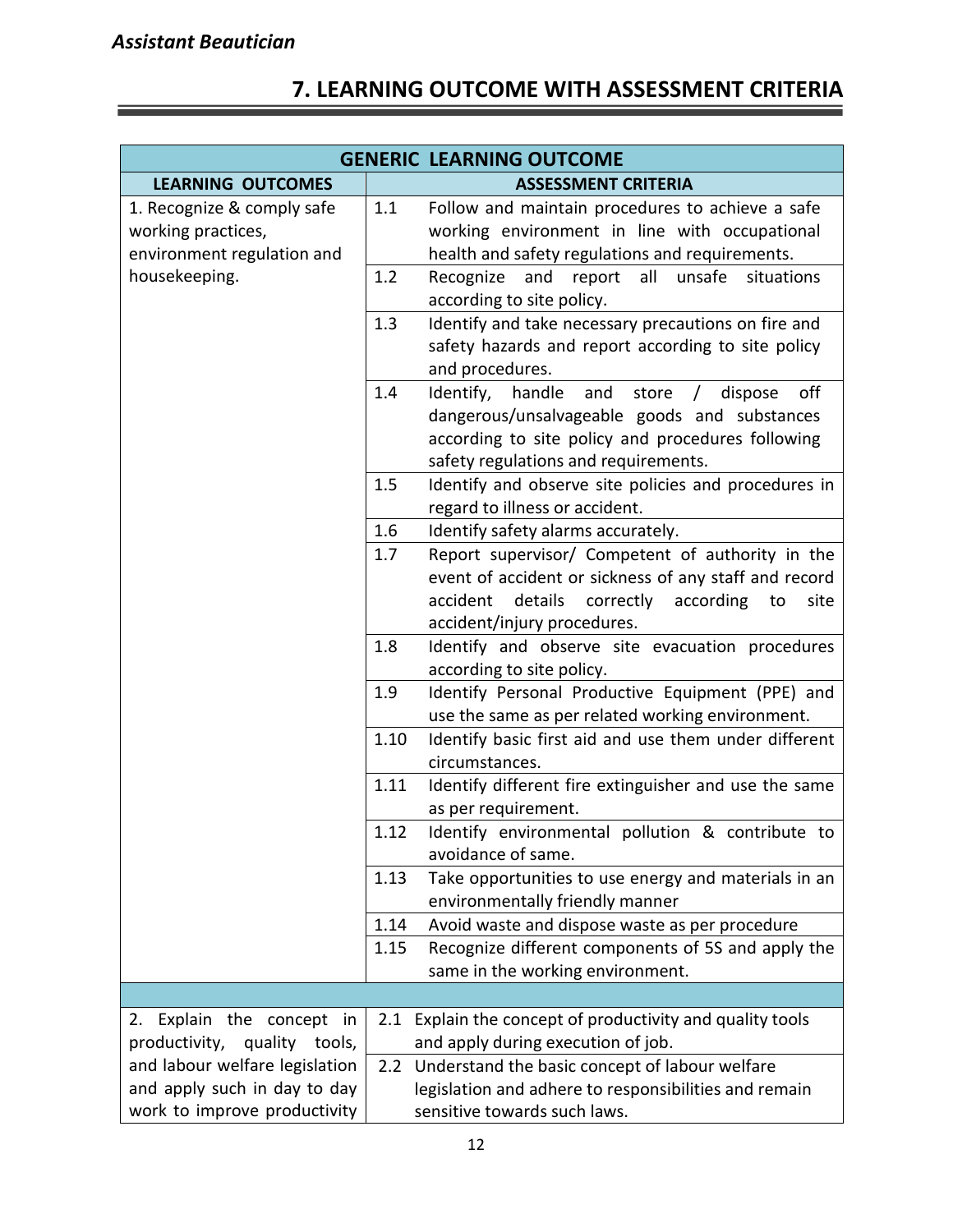| & quality.                                                                                                                                                        | 2.3 Knows benefits guaranteed under various acts                                                                                                                                                                                                                                                                                                                                                                                      |  |  |
|-------------------------------------------------------------------------------------------------------------------------------------------------------------------|---------------------------------------------------------------------------------------------------------------------------------------------------------------------------------------------------------------------------------------------------------------------------------------------------------------------------------------------------------------------------------------------------------------------------------------|--|--|
|                                                                                                                                                                   |                                                                                                                                                                                                                                                                                                                                                                                                                                       |  |  |
| 3.<br>Explain<br>energy<br>conservation, global warming<br>and pollution and contribute<br>in day to day work by<br>optimally<br>using<br>available<br>resources. | 3.1 Explain the concept of energy conservation, global<br>warming, pollution and utilize the available recourses<br>optimally & remain sensitive to avoid environment<br>pollution.<br>3.2 Dispose waste following standard procedure.                                                                                                                                                                                                |  |  |
|                                                                                                                                                                   |                                                                                                                                                                                                                                                                                                                                                                                                                                       |  |  |
| 4. Explain personnel finance,<br>entrepreneurship and<br>manage/organize related task<br>in day to day work for<br>personal & societal growth.                    | Explain personnel finance and entrepreneurship.<br>4.1<br>Explain role of Various Schemes and Institutes for self-<br>4.2<br>employment i.e. DIC, SIDA, SISI, NSIC, SIDO, Idea for<br>financing/ non<br>financing support agencies<br>to<br>familiarizes with the Policies /Programmes<br>&<br>procedure & the available scheme.<br>4.3 Prepare Project report to become an entrepreneur for<br>submission to financial institutions. |  |  |
| 5. Plan and organize the work<br>related to the occupation.                                                                                                       | 5.1 Use documents, drawings and recognize hazards in the<br>work site.<br>5.2 Plan workplace/ assembly location with due<br>consideration to operational stipulation<br>5.3 Communicate effectively with others and plan project<br>tasks<br>5.4 Assign roles and responsibilities of the co-trainees for<br>execution of the task effectively and monitor the same.                                                                  |  |  |
| <b>SPECIFIC OUTCOME</b>                                                                                                                                           |                                                                                                                                                                                                                                                                                                                                                                                                                                       |  |  |
| <b>Block-I (Section:10 in the competency based curriculum)</b>                                                                                                    |                                                                                                                                                                                                                                                                                                                                                                                                                                       |  |  |

*Assessment Criteria i.e. the standard of performance, for each specific learning outcome mentioned under block – I (section: 10) must ensure that the trainee performs job that requires limited range of activities which are routine and predictable. Assessment criteria should broadly cover the aspect of Planning (Identify, ascertain, etc.); Execution (perform, illustration, etc. by applying basic methods, tools, materials and information 2) Knowledge of basic facts, process and principle applied in trade of employment3) Basic Mathematical Skills and Checking/ Testing to ensure functionality during the assessment of each outcome. The assessments parameters must also ascertain that the candidate is responsible for own work within defined limit.*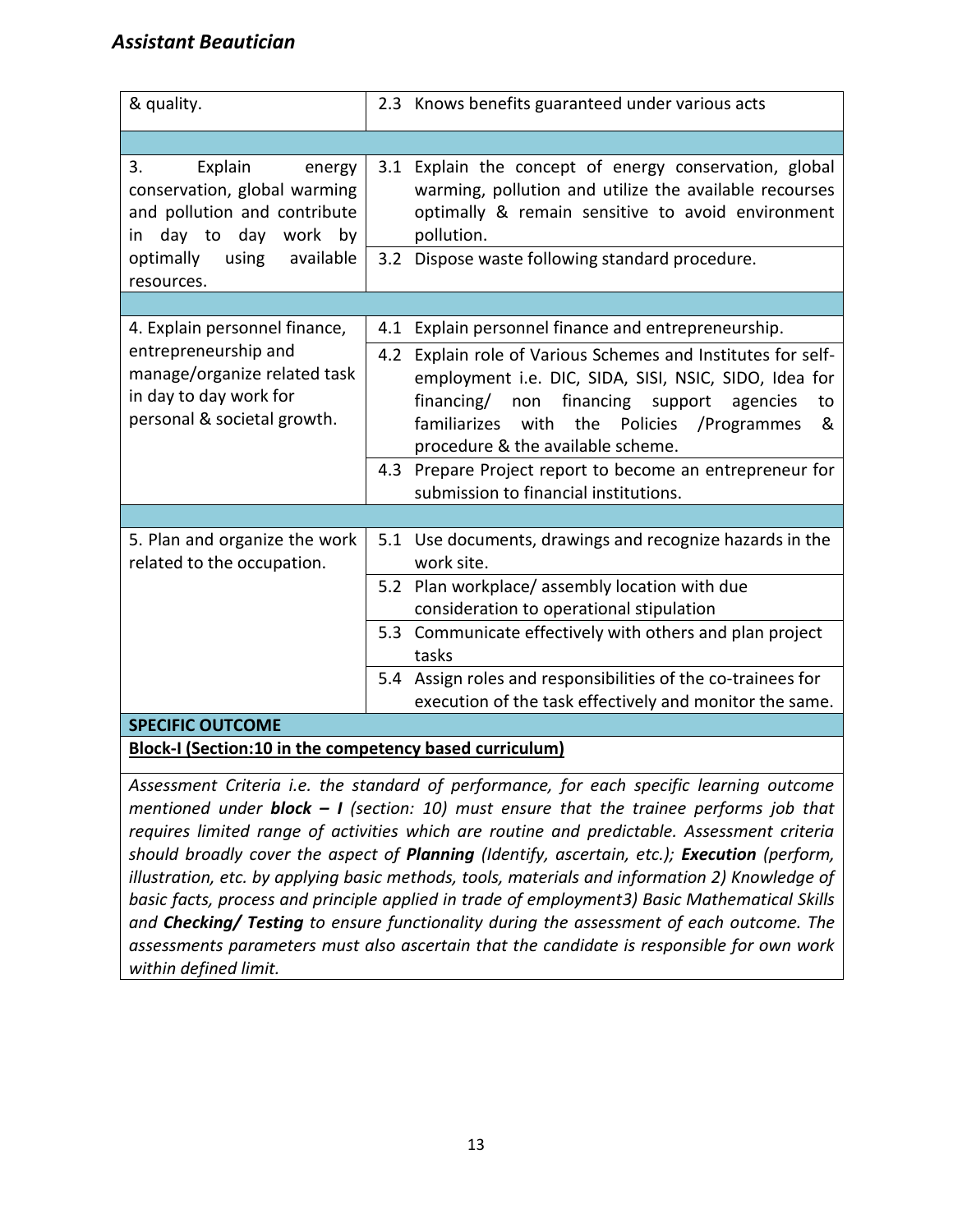## **BASIC TRAINING (Block – I) Duration: (03) Three Months**

| <b>Week</b><br>No. | <b>Professional Skills (Trade</b><br><b>Practical)</b>      | <b>Professional Knowledge (Trade Theory)</b>                                                                                                                                                                                                                                                                                                                                                                                                                                                             |
|--------------------|-------------------------------------------------------------|----------------------------------------------------------------------------------------------------------------------------------------------------------------------------------------------------------------------------------------------------------------------------------------------------------------------------------------------------------------------------------------------------------------------------------------------------------------------------------------------------------|
| $1 - 2$            | Preparation and maintenance of<br>the treatment work areas. | $\bullet$<br>salon<br>Maintain<br>safety<br>&<br>legal<br>requirements, waste<br>disposal,<br>Service<br>standard and image.<br>Work<br>procedure<br>safety,<br>to<br>ensure<br>effectiveness and hygiene.<br>Procedure for obtaining suitable materials,                                                                                                                                                                                                                                                |
|                    |                                                             | equipment and staff assistance.                                                                                                                                                                                                                                                                                                                                                                                                                                                                          |
| $3 - 5$            | Provide basic skin care service                             | The structure & function of the skin<br>$\bullet$<br>Methods to recognize the skin type & skin<br>conditions.<br>Methods to treat the skin types &<br>conditions.<br>Suitable course of treatment for various<br>skin types & conditions &recommended<br>frequency.<br>Reasons for & benefits of cleansing the<br>skin, exfoliating the<br>skin,<br>applying<br>massage, &applying Mask.<br>Possible contraction which may accrue<br>during the facial and bleach treatment and<br>how to deal with them |
| $5 - 6$            | Carry out basic epilation services                          | The structure of skin, structure of hair &<br>$\bullet$<br>basic principles of hair growth.<br>Various techniques associated with hair<br>$\bullet$<br>removal.<br>Suitability of specific product based on hair<br>types<br>Method of application and removal in<br>relation to the direction of hair growth.<br>Other methods of hair removal and the<br>effects of these methods.                                                                                                                     |
| $7-9$              | Provide manicure and pedicure<br>services                   | The structure of nail & nail shapes.<br>$\bullet$<br>Identification of treatable nail & skin<br>condition.                                                                                                                                                                                                                                                                                                                                                                                               |
|                    |                                                             | Different types of techniques used within<br>$\bullet$<br>manicure how to carry them out.                                                                                                                                                                                                                                                                                                                                                                                                                |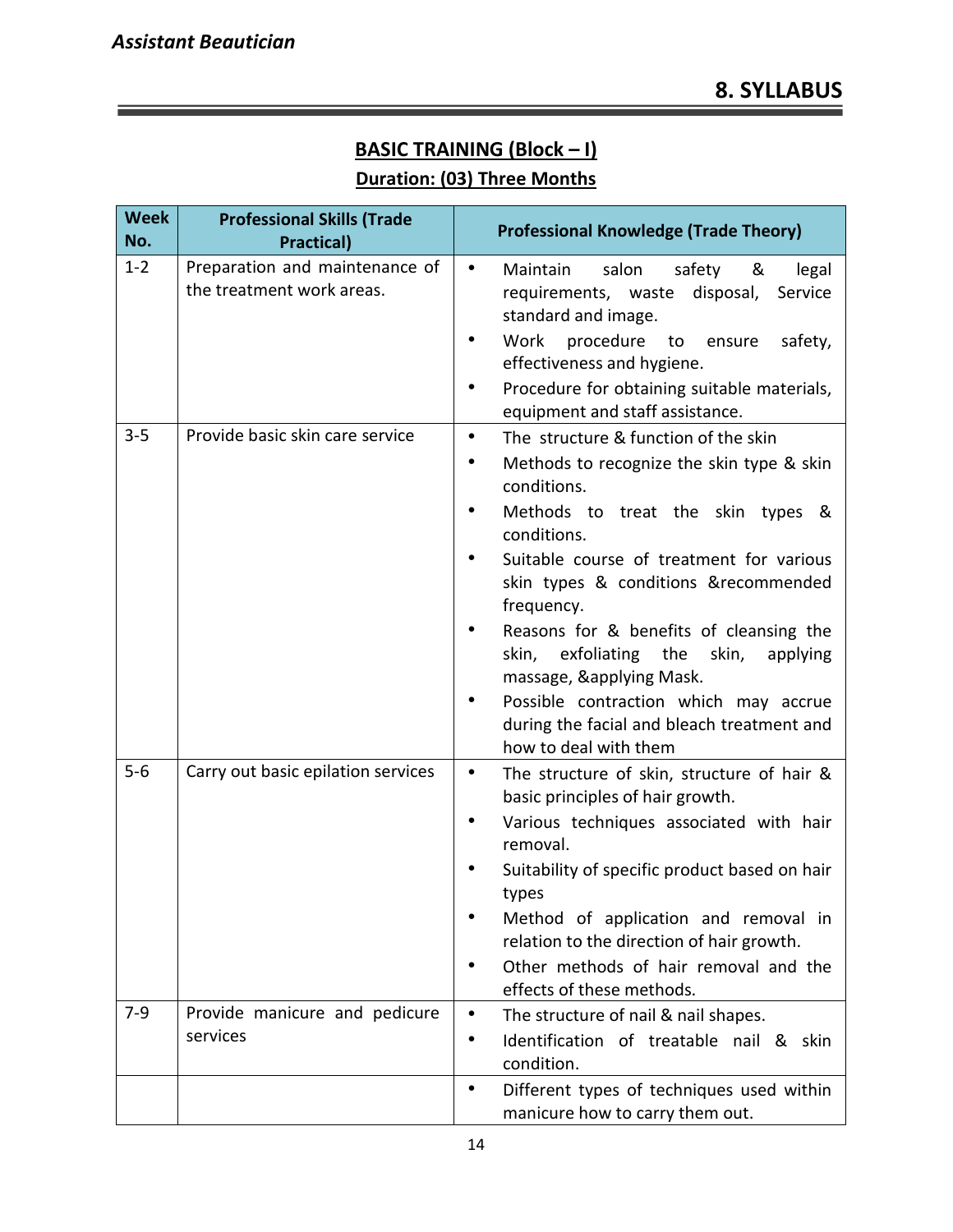|    |                                                         | Selection & adaption of manicure &<br>$\bullet$<br>pedicure services to suit individual clients<br>needs.                                    |  |  |  |  |  |  |  |
|----|---------------------------------------------------------|----------------------------------------------------------------------------------------------------------------------------------------------|--|--|--|--|--|--|--|
|    |                                                         | Benefits and effects of the hand and nail<br>treatments.                                                                                     |  |  |  |  |  |  |  |
|    |                                                         | Different types of manicure & pedicure                                                                                                       |  |  |  |  |  |  |  |
|    |                                                         | tools & equipments & their application.                                                                                                      |  |  |  |  |  |  |  |
|    |                                                         | Importance of aftercare & maintain ace<br>requirements.                                                                                      |  |  |  |  |  |  |  |
| 10 | Assist the beautician performing<br>beauty services     | Understanding of various products and<br>$\bullet$<br>their selection and application based on<br>skin types.                                |  |  |  |  |  |  |  |
|    |                                                         | Types of tools, Materials and equipment<br>used for skin treatments and make up.                                                             |  |  |  |  |  |  |  |
|    |                                                         | The<br>importance<br>of<br>using<br>products<br>economically.                                                                                |  |  |  |  |  |  |  |
| 11 | Maintain health and safety at the<br>workplace          | The health, safety and legal requirements,<br>$\bullet$<br>waste disposal, service standard and brand<br>image related details of the salon. |  |  |  |  |  |  |  |
|    |                                                         | Safe, effective and hygiene practices to be<br>followed while providing skin services.                                                       |  |  |  |  |  |  |  |
|    |                                                         | Firefighting methods, fire extinguishers<br>and application of first aid.                                                                    |  |  |  |  |  |  |  |
| 12 | Carry out Day, Evening, applying<br>of false eyelashes. | Consulting with clients to determine their<br>$\bullet$<br>needs & preferences.                                                              |  |  |  |  |  |  |  |
|    |                                                         | Understanding of cosmetic color theory.<br>$\bullet$                                                                                         |  |  |  |  |  |  |  |
|    |                                                         | Applying appropriate cosmetics to enhance<br>a client's appearance.                                                                          |  |  |  |  |  |  |  |
|    |                                                         | Basic make-up procedure for any occasion.                                                                                                    |  |  |  |  |  |  |  |
|    |                                                         | Safety measures to be followed during<br>make-up application.                                                                                |  |  |  |  |  |  |  |
| 13 | <b>Assessment/Examination (03days)</b>                  |                                                                                                                                              |  |  |  |  |  |  |  |

**Note: -** *More emphasis to be given on video/real-life pictures during theoretical classes. Some real-life pictures/videos of related industry operations may be shown to the trainees to give a feel of Industry and their future assignment.*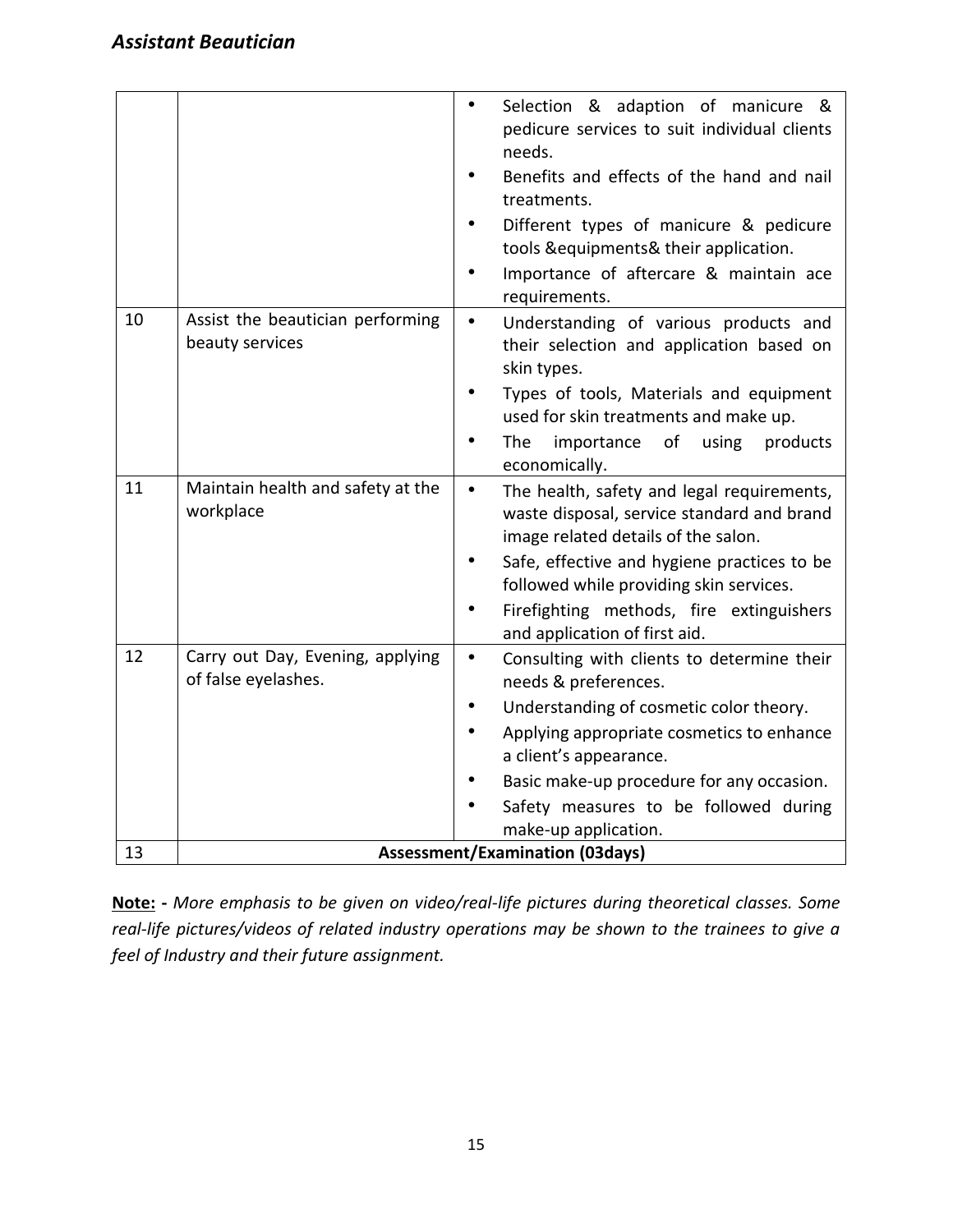## **9.1 EMPLOYABILITY SKILLS**

 **(DURATION: - 110 HRS)**

| $Block - I$                             |                                                                                                                                                                                                                                                                                                                                                                                                                                                                                                                                      |  |  |  |  |  |  |  |  |
|-----------------------------------------|--------------------------------------------------------------------------------------------------------------------------------------------------------------------------------------------------------------------------------------------------------------------------------------------------------------------------------------------------------------------------------------------------------------------------------------------------------------------------------------------------------------------------------------|--|--|--|--|--|--|--|--|
| (Duration - 55 hrs.)                    |                                                                                                                                                                                                                                                                                                                                                                                                                                                                                                                                      |  |  |  |  |  |  |  |  |
| 1. English Literacy                     |                                                                                                                                                                                                                                                                                                                                                                                                                                                                                                                                      |  |  |  |  |  |  |  |  |
| Duration: 20 Hrs.                       | <b>Marks</b><br>:09                                                                                                                                                                                                                                                                                                                                                                                                                                                                                                                  |  |  |  |  |  |  |  |  |
| Pronunciation                           | Accentuation (mode of pronunciation) on simple words, Diction<br>(use of word and speech)                                                                                                                                                                                                                                                                                                                                                                                                                                            |  |  |  |  |  |  |  |  |
| <b>Functional Grammar</b>               | Transformation of sentences, Voice change, Change of tense,<br>Spellings.                                                                                                                                                                                                                                                                                                                                                                                                                                                            |  |  |  |  |  |  |  |  |
| <b>Reading</b>                          | Reading and understanding simple sentences about self, work and<br>environment                                                                                                                                                                                                                                                                                                                                                                                                                                                       |  |  |  |  |  |  |  |  |
| <b>Writing</b>                          | Construction of simple sentences Writing<br>simple English                                                                                                                                                                                                                                                                                                                                                                                                                                                                           |  |  |  |  |  |  |  |  |
| Speaking / Spoken<br><b>English</b>     | Speaking with preparation on self, on family, on friends/ classmates,<br>on know, picture reading gain confidence through role-playing and<br>discussions on current happening job description, asking about<br>someone's job habitual actions. Cardinal (fundamental) numbers<br>ordinal numbers. Taking messages, passing messages on and filling in<br>message forms Greeting and introductions office hospitality,<br>Resumes or curriculum vita essential parts, letters of application<br>reference to previous communication. |  |  |  |  |  |  |  |  |
| 2. I.T. Literacy<br>Duration: 20 Hrs.   | <b>Marks</b><br>:09                                                                                                                                                                                                                                                                                                                                                                                                                                                                                                                  |  |  |  |  |  |  |  |  |
| <b>Basics of Computer</b>               | Introduction, Computer and its applications, Hardware<br>and<br>peripherals, Switching on-Starting and shutting down of computer.                                                                                                                                                                                                                                                                                                                                                                                                    |  |  |  |  |  |  |  |  |
| <b>Computer Operating</b><br>System     | Basics of Operating System, WINDOWS, The user interface of<br>Windows OS, Create, Copy, Move and delete Files and Folders, Use of<br>External memory like pen drive, CD, DVD etc, Use of Common<br>applications.                                                                                                                                                                                                                                                                                                                     |  |  |  |  |  |  |  |  |
| Word processing and<br><b>Worksheet</b> | Basic operating of Word Processing, Creating, opening and closing<br>Documents, use of shortcuts, Creating and Editing of Text,<br>Formatting the Text, Insertion & creation of Tables. Printing<br>document.<br>Basics of Excel worksheet, understanding basic commands, creating<br>simple worksheets, understanding sample worksheets, use of simple<br>formulas and functions, Printing of simple excel sheets.                                                                                                                  |  |  |  |  |  |  |  |  |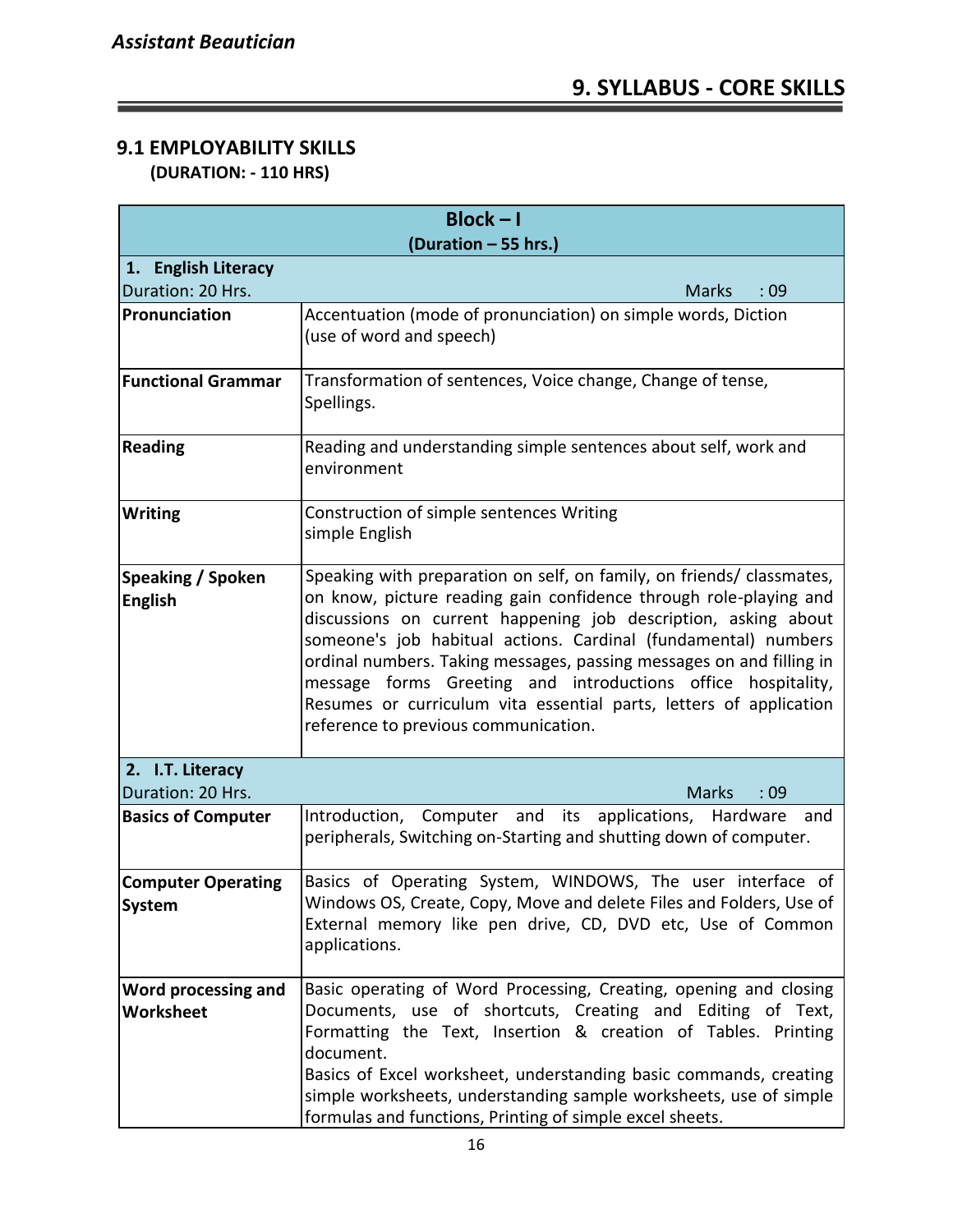$\blacksquare$ 

| <b>Computer Networking Basic of computer Networks (using real life examples), Definitions of</b><br>Local Area Network (LAN), Wide Area Network (WAN), Internet,<br>and Internet<br>Concept of Internet (Network of Networks),<br>Meaning of World Wide Web (WWW), Web Browser, Web Site, Web<br>page and Search Engines. Accessing the Internet using Web Browser,<br>Downloading and Printing Web Pages, Opening an email account and<br>use of email. Social media sites and its implication.<br>Information Security and antivirus tools, Do's and Don'ts in<br>Information Security, Awareness of IT - ACT, types of cyber crimes. |                                                                           |  |  |  |  |  |  |  |  |
|-----------------------------------------------------------------------------------------------------------------------------------------------------------------------------------------------------------------------------------------------------------------------------------------------------------------------------------------------------------------------------------------------------------------------------------------------------------------------------------------------------------------------------------------------------------------------------------------------------------------------------------------|---------------------------------------------------------------------------|--|--|--|--|--|--|--|--|
| <b>Communication Skills</b><br>3.<br>Duration: 15 Hrs.                                                                                                                                                                                                                                                                                                                                                                                                                                                                                                                                                                                  | <b>Marks</b><br>:07                                                       |  |  |  |  |  |  |  |  |
| Introduction to                                                                                                                                                                                                                                                                                                                                                                                                                                                                                                                                                                                                                         |                                                                           |  |  |  |  |  |  |  |  |
| <b>Communication Skills</b>                                                                                                                                                                                                                                                                                                                                                                                                                                                                                                                                                                                                             | Communication and its importance<br>Principles of Effective communication |  |  |  |  |  |  |  |  |
|                                                                                                                                                                                                                                                                                                                                                                                                                                                                                                                                                                                                                                         | Types of communication - verbal, non verbal, written, email, talking      |  |  |  |  |  |  |  |  |
|                                                                                                                                                                                                                                                                                                                                                                                                                                                                                                                                                                                                                                         | on phone.                                                                 |  |  |  |  |  |  |  |  |
|                                                                                                                                                                                                                                                                                                                                                                                                                                                                                                                                                                                                                                         | Non verbal communication -characteristics, components-Para-               |  |  |  |  |  |  |  |  |
|                                                                                                                                                                                                                                                                                                                                                                                                                                                                                                                                                                                                                                         | language                                                                  |  |  |  |  |  |  |  |  |
|                                                                                                                                                                                                                                                                                                                                                                                                                                                                                                                                                                                                                                         | Body language                                                             |  |  |  |  |  |  |  |  |
|                                                                                                                                                                                                                                                                                                                                                                                                                                                                                                                                                                                                                                         | Barriers to communication and dealing with barriers.                      |  |  |  |  |  |  |  |  |
|                                                                                                                                                                                                                                                                                                                                                                                                                                                                                                                                                                                                                                         | Handling nervousness/ discomfort.                                         |  |  |  |  |  |  |  |  |
|                                                                                                                                                                                                                                                                                                                                                                                                                                                                                                                                                                                                                                         |                                                                           |  |  |  |  |  |  |  |  |
| <b>Listening Skills</b>                                                                                                                                                                                                                                                                                                                                                                                                                                                                                                                                                                                                                 | Listening-hearing and listening, effective listening, barriers<br>to      |  |  |  |  |  |  |  |  |
|                                                                                                                                                                                                                                                                                                                                                                                                                                                                                                                                                                                                                                         | effective listening guidelines for effective listening.                   |  |  |  |  |  |  |  |  |
|                                                                                                                                                                                                                                                                                                                                                                                                                                                                                                                                                                                                                                         | Triple- A Listening - Attitude, Attention & Adjustment.                   |  |  |  |  |  |  |  |  |
|                                                                                                                                                                                                                                                                                                                                                                                                                                                                                                                                                                                                                                         | Active Listening Skills.                                                  |  |  |  |  |  |  |  |  |
|                                                                                                                                                                                                                                                                                                                                                                                                                                                                                                                                                                                                                                         | Motivational Training Characteristics Essential to Achieving Success.     |  |  |  |  |  |  |  |  |
|                                                                                                                                                                                                                                                                                                                                                                                                                                                                                                                                                                                                                                         | The Power of Positive Attitude.                                           |  |  |  |  |  |  |  |  |
|                                                                                                                                                                                                                                                                                                                                                                                                                                                                                                                                                                                                                                         | Self awareness                                                            |  |  |  |  |  |  |  |  |
|                                                                                                                                                                                                                                                                                                                                                                                                                                                                                                                                                                                                                                         | Importance of Commitment                                                  |  |  |  |  |  |  |  |  |
|                                                                                                                                                                                                                                                                                                                                                                                                                                                                                                                                                                                                                                         | <b>Ethics and Values</b>                                                  |  |  |  |  |  |  |  |  |
|                                                                                                                                                                                                                                                                                                                                                                                                                                                                                                                                                                                                                                         | <b>Ways to Motivate Oneself</b>                                           |  |  |  |  |  |  |  |  |
|                                                                                                                                                                                                                                                                                                                                                                                                                                                                                                                                                                                                                                         | Personal Goal setting and Employability Planning.                         |  |  |  |  |  |  |  |  |
| <b>Facing Interviews</b>                                                                                                                                                                                                                                                                                                                                                                                                                                                                                                                                                                                                                | Manners, Etiquettes, Dress code for an interview                          |  |  |  |  |  |  |  |  |
|                                                                                                                                                                                                                                                                                                                                                                                                                                                                                                                                                                                                                                         | Do's & Don'ts for an interview.                                           |  |  |  |  |  |  |  |  |
| <b>Behavioral Skills</b>                                                                                                                                                                                                                                                                                                                                                                                                                                                                                                                                                                                                                | <b>Problem Solving</b>                                                    |  |  |  |  |  |  |  |  |
|                                                                                                                                                                                                                                                                                                                                                                                                                                                                                                                                                                                                                                         | <b>Confidence Building</b>                                                |  |  |  |  |  |  |  |  |
|                                                                                                                                                                                                                                                                                                                                                                                                                                                                                                                                                                                                                                         | Attitude                                                                  |  |  |  |  |  |  |  |  |
| <b>Entrepreneurship Skills</b><br>4.                                                                                                                                                                                                                                                                                                                                                                                                                                                                                                                                                                                                    |                                                                           |  |  |  |  |  |  |  |  |
| Duration: 15 Hrs.                                                                                                                                                                                                                                                                                                                                                                                                                                                                                                                                                                                                                       | <b>Marks</b><br>:06                                                       |  |  |  |  |  |  |  |  |
| <b>Concept of</b>                                                                                                                                                                                                                                                                                                                                                                                                                                                                                                                                                                                                                       | Entrepreneur - Entrepreneurship - Enterprises:-Conceptual issue           |  |  |  |  |  |  |  |  |
| Entrepreneurship                                                                                                                                                                                                                                                                                                                                                                                                                                                                                                                                                                                                                        | Entrepreneurship vs. management, Entrepreneurial motivation.              |  |  |  |  |  |  |  |  |
|                                                                                                                                                                                                                                                                                                                                                                                                                                                                                                                                                                                                                                         | Performance & Record, Role & Function of entrepreneurs in relation        |  |  |  |  |  |  |  |  |
|                                                                                                                                                                                                                                                                                                                                                                                                                                                                                                                                                                                                                                         | to the enterprise & relation to the economy, Source of business ideas,    |  |  |  |  |  |  |  |  |
|                                                                                                                                                                                                                                                                                                                                                                                                                                                                                                                                                                                                                                         | Entrepreneurial opportunities, The process of setting up a business.      |  |  |  |  |  |  |  |  |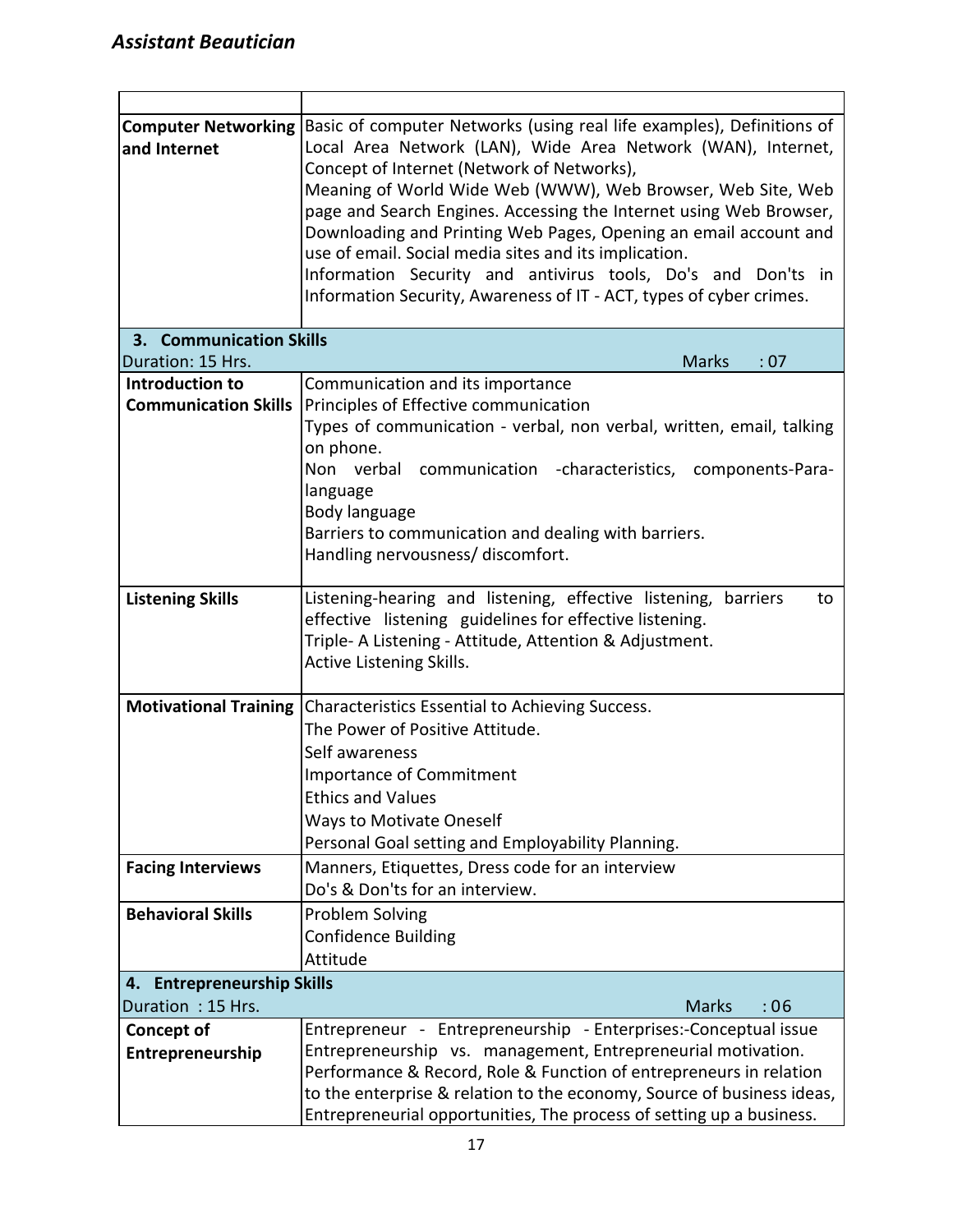| <b>Project Preparation &amp;</b> | Qualities of a good Entrepreneur, SWOT and Risk Analysis. Concept &      |
|----------------------------------|--------------------------------------------------------------------------|
| <b>Marketing analysis</b>        | application of PLC, Sales & distribution Management. Different           |
|                                  | Between Small Scale & Large Scale Business, Market Survey, Method        |
|                                  | of marketing, Publicity and advertisement, Marketing Mix.                |
|                                  |                                                                          |
| <b>Institutions Support</b>      | Preparation of Project. Role of Various Schemes and Institutes for self- |
|                                  | employment i.e. DIC, SIDA, SISI, NSIC, SIDO, Idea for financing/non      |
|                                  | financing support agencies to familiarizes with the Policies             |
|                                  | /Programmes& procedure & the available scheme.                           |
|                                  |                                                                          |
| Investment                       | Project formation, Feasibility, Legal formalities i.e., Shop Act,        |
| Procurement                      | Estimation & Costing, Investment procedure - Loan procurement -          |
|                                  | Banking Processes.                                                       |
| 5. Productivity                  |                                                                          |
| Duration: 10 Hrs.                | :05<br><b>Marks</b>                                                      |
| <b>Benefits</b>                  | Personal / Workman - Incentive, Production linked Bonus,                 |
|                                  | Improvement in living standard.                                          |
|                                  |                                                                          |
| <b>Affecting Factors</b>         | Skills, Working Aids, Automation, Environment, Motivation - How          |
|                                  | improves or slows down.                                                  |
|                                  |                                                                          |
| <b>Comparison with</b>           | Comparative productivity in developed countries (viz. Germany,           |
| developed countries              | Japan and Australia) in selected industries e.g. Manufacturing, Steel,   |
|                                  | Mining, Construction etc. Living standards of those countries, wages.    |
|                                  |                                                                          |
| <b>Personal Finance</b>          | Banking processes, Handling ATM, KYC registration, safe cash             |
| <b>Management</b>                | handling, Personal risk and Insurance.                                   |
|                                  |                                                                          |
|                                  | 6. Occupational Safety, Health and Environment Education                 |
| Duration: 15 Hrs.                | <b>Marks</b><br>:06                                                      |
| <b>Safety &amp; Health</b>       | Introduction to Occupational Safety and Health importance of safety      |
|                                  | and health at workplace.                                                 |
|                                  |                                                                          |
| <b>Occupational Hazards</b>      | Basic Hazards, Chemical Hazards, Vibroacoustic Hazards, Mechanical       |
|                                  | Hazards, Electrical Hazards, Thermal Hazards. Occupational health,       |
|                                  | Occupational hygienic, Occupational Diseases/ Disorders & its            |
|                                  | prevention.                                                              |
|                                  |                                                                          |
| <b>Accident &amp; safety</b>     | Basic principles for protective equipment.                               |
|                                  | Accident Prevention techniques - control of accidents and safety         |
|                                  | measures.                                                                |
|                                  |                                                                          |
| <b>First Aid</b>                 | Care of injured & Sick at the workplaces, First-Aid & Transportation of  |
|                                  | sick person.                                                             |
|                                  |                                                                          |
| <b>Basic Provisions</b>          | Idea of basic provision legislation of India.                            |
|                                  |                                                                          |

 $\overline{\phantom{0}}$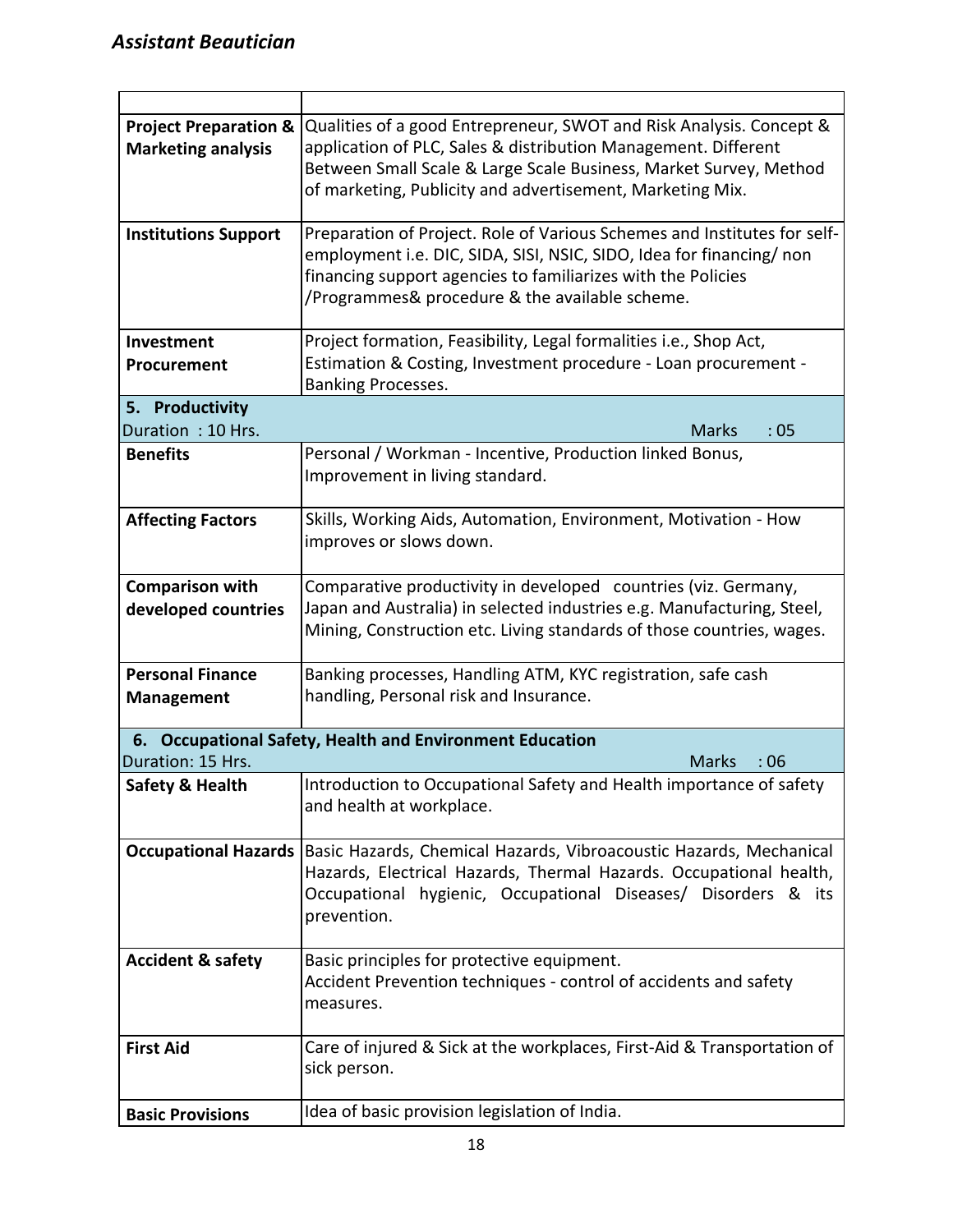|                                                                                                       | Safety, health, welfare under legislative of India.                                                                                                                                                                                                       |  |  |  |  |  |  |  |
|-------------------------------------------------------------------------------------------------------|-----------------------------------------------------------------------------------------------------------------------------------------------------------------------------------------------------------------------------------------------------------|--|--|--|--|--|--|--|
| Ecosystem                                                                                             | Introduction to Environment. Relationship between Society and<br>Environment, Ecosystem and Factors causing imbalance.                                                                                                                                    |  |  |  |  |  |  |  |
| Pollution and pollutants including liquid, gaseous, solid and hazardous<br><b>Pollution</b><br>waste. |                                                                                                                                                                                                                                                           |  |  |  |  |  |  |  |
| <b>Energy Conservation</b><br>Conservation of Energy, re-use and recycle.                             |                                                                                                                                                                                                                                                           |  |  |  |  |  |  |  |
| <b>Global warming</b>                                                                                 | Global warming, climate change and Ozone layer depletion.                                                                                                                                                                                                 |  |  |  |  |  |  |  |
| <b>Ground Water</b>                                                                                   | Hydrological cycle, ground and surface water, Conservation and<br>Harvesting of water.                                                                                                                                                                    |  |  |  |  |  |  |  |
| <b>Environment</b>                                                                                    | Right attitude towards environment, Maintenance of in -house<br>environment.                                                                                                                                                                              |  |  |  |  |  |  |  |
| 7. Labour Welfare Legislation<br>Duration: 05 Hrs.                                                    |                                                                                                                                                                                                                                                           |  |  |  |  |  |  |  |
|                                                                                                       | <b>Marks</b><br>: 03                                                                                                                                                                                                                                      |  |  |  |  |  |  |  |
| <b>Welfare Acts</b>                                                                                   | Benefits guaranteed under various acts- Factories Act, Apprenticeship<br>Act, Employees State Insurance Act (ESI), Payment Wages Act,<br>Employees Provident Fund Act, The Workmen's compensation Act.                                                    |  |  |  |  |  |  |  |
| 8. Quality Tools<br>Duration: 10 Hrs.                                                                 | <b>Marks</b><br>:05                                                                                                                                                                                                                                       |  |  |  |  |  |  |  |
| <b>Quality Consciousness</b>                                                                          | Meaning of quality, Quality characteristic.                                                                                                                                                                                                               |  |  |  |  |  |  |  |
| <b>Quality Circles</b>                                                                                | Definition, Advantage of small group activity, objectives of quality<br>Circle, Roles and function of Quality Circles in Organization, Operation<br>of Quality circle. Approaches to starting Quality Circles, Steps for<br>continuation Quality Circles. |  |  |  |  |  |  |  |
| <b>Quality Management</b><br>System                                                                   | Idea of ISO 9000 and BIS systems and its importance in maintaining<br>qualities.                                                                                                                                                                          |  |  |  |  |  |  |  |
| <b>House Keeping</b>                                                                                  | Purpose of House-keeping, Practice of good Housekeeping.                                                                                                                                                                                                  |  |  |  |  |  |  |  |
| <b>Quality Tools</b>                                                                                  | Basic quality tools with a few examples.                                                                                                                                                                                                                  |  |  |  |  |  |  |  |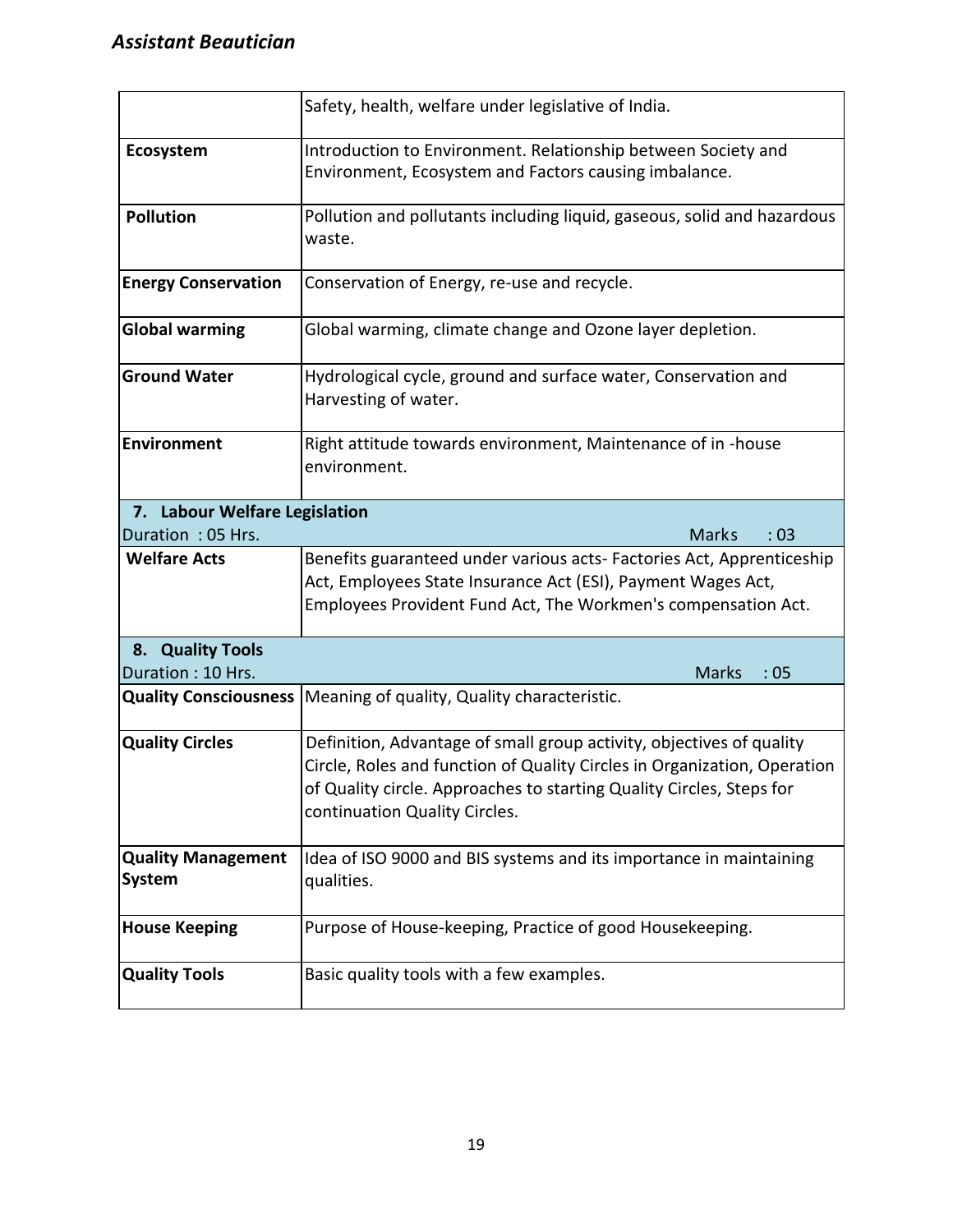### **10. DETAILS OF COMPETENCIES (ON-JOBTRAINING)**

The **competencies/ specific outcomes** on completion of On-Job Training are detailed below: -

#### **Block – I**

- 1. Prepare & maintain the beauty care treatment work areas.
- 2. Set trolley and facial bed as per industry standard for the beauty therapy.
- 3. Operate latest tools & equipments and apply different techniques for effective outcome of beauty services.
- 4. Acquire knowledge of skin, Nail structure and identify Skin & Nail conditions.
- 5. Select and use latest cosmetic products suitable as per the client skin condition.
- 6. Perform basic manicure, pedicure & basic face care services.
- 7. Identify contraindications related to chemical services.
- 8. Select & apply appropriate sterilizing and disinfecting methods for various beauty care equipment/tools.
- 9. Assist beauty expert in performing facial treatments to improve skin condition.
- 10. Carry out basic epilation services to suit client requirements.
- 11. Apply make-up according to different facial shapes & age as per the need.
- 12. Communicate, convince & behave in a professional manner while dealing with clients.
- 13. Attend calls, reply mails & co-ordinate with clients regarding appointment or any other concern.
- 14. Provide after care advice to clients.
- 15. Maintain the salon cleanliness & hygiene.
- 16. Apply Fire fighting methods; operate fire extinguishers and application of first aid.

#### **Note:**

- 1. Industry must ensure that above mentioned competencies are achieved by the trainees during their on job training.
- 2. In addition to above competencies/ outcomes industry may impart additional training relevant to the specific industry.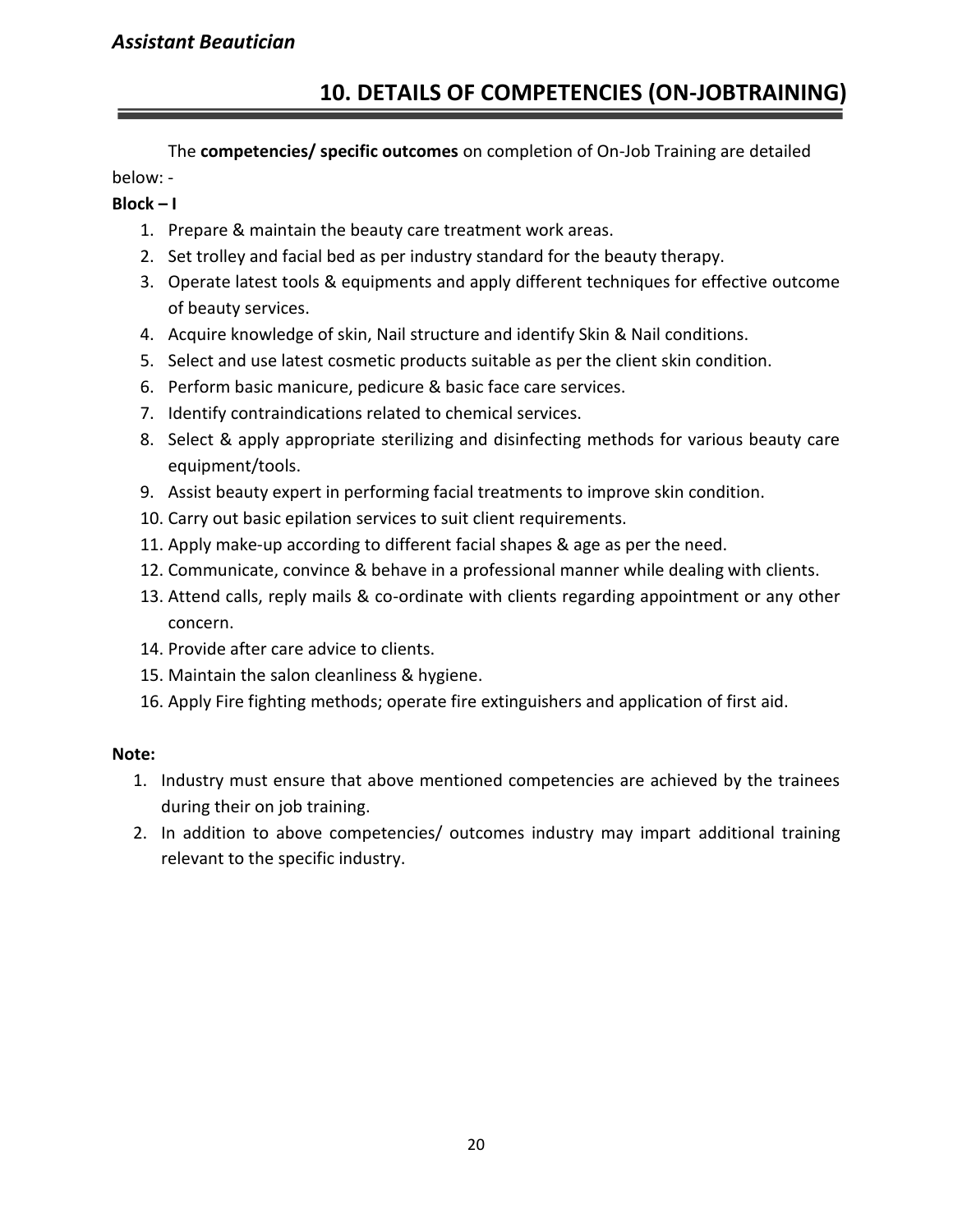#### **INFRASTRUCTURE FOR PROFESSIONAL SKILL & PROFESSIONAL KNOWLEDGE**

| <b>ASSISTANT BEAUTICIAN</b>                                         |                                              |                      |               |  |  |  |  |  |  |  |
|---------------------------------------------------------------------|----------------------------------------------|----------------------|---------------|--|--|--|--|--|--|--|
| LIST OF TOOLS AND EQUIPMENT for Basic Training (For 20 Apprentices) |                                              |                      |               |  |  |  |  |  |  |  |
| <b>A. TRAINEES TOOL KIT</b>                                         |                                              |                      |               |  |  |  |  |  |  |  |
| SI.                                                                 | <b>Name of the Tool &amp; Equipments</b>     | <b>Specification</b> | Quantity      |  |  |  |  |  |  |  |
| no.                                                                 |                                              |                      |               |  |  |  |  |  |  |  |
| 1.                                                                  | Student's chair with flap                    |                      | 20 Nos.       |  |  |  |  |  |  |  |
| 2.                                                                  | Teacher's Table and chair set                |                      | 01 No.        |  |  |  |  |  |  |  |
| 3.                                                                  | White Magnetic Board                         |                      | 01 No.        |  |  |  |  |  |  |  |
| 4.                                                                  | Display board                                | 02 No.               |               |  |  |  |  |  |  |  |
| B: LIST OF TOOLS & EQUIPMENTS FOR ON-JOB TRAINING:-                 |                                              |                      |               |  |  |  |  |  |  |  |
| 5.                                                                  | Magnifying lamp                              |                      | 03No          |  |  |  |  |  |  |  |
| 6.                                                                  | High frequency*                              |                      | 4 No          |  |  |  |  |  |  |  |
| 7.                                                                  | Wet Sterilizer                               |                      | 2 No          |  |  |  |  |  |  |  |
| 8.                                                                  | Wax heater                                   |                      | 4 No          |  |  |  |  |  |  |  |
| 9.                                                                  | <b>Beauty Trolleys</b>                       |                      | 6 No          |  |  |  |  |  |  |  |
| 10.                                                                 | <b>Facial Bed</b>                            |                      | 6 No.         |  |  |  |  |  |  |  |
| 11.                                                                 | Brush unit                                   |                      | 02 No.        |  |  |  |  |  |  |  |
| 12.                                                                 | <b>Manicure Bowls</b>                        |                      | 20 No         |  |  |  |  |  |  |  |
| 13.                                                                 | Pedicure tub                                 |                      | <b>10 No</b>  |  |  |  |  |  |  |  |
| 14.                                                                 | Manicure stools                              |                      | 12 no.        |  |  |  |  |  |  |  |
| 15.                                                                 | Manicure table                               |                      | 06 No.        |  |  |  |  |  |  |  |
| 16.                                                                 | Pedi stool                                   |                      | 10 No.        |  |  |  |  |  |  |  |
| 17.                                                                 | Vapozone                                     |                      | 03 No.        |  |  |  |  |  |  |  |
| 18.                                                                 | <b>Manicure Trolley</b>                      |                      | 04 No.        |  |  |  |  |  |  |  |
| 19.                                                                 | Dry Sterilizer (Ultra Violet)                |                      | 2 No          |  |  |  |  |  |  |  |
| 20.                                                                 | <b>Boiler</b>                                |                      | 01 No.        |  |  |  |  |  |  |  |
| 21.                                                                 | Front wash Basin                             |                      | 2 No          |  |  |  |  |  |  |  |
| 22.                                                                 | Curtain/Blinds for Lab                       |                      | As required   |  |  |  |  |  |  |  |
| 23.                                                                 | <b>Blanket</b>                               |                      | 04 No         |  |  |  |  |  |  |  |
| 24.                                                                 | <b>Heat Convector</b>                        |                      | 02 No.        |  |  |  |  |  |  |  |
| 25.                                                                 | Air conditioner split 2 ton with stabilizer  |                      | As Required   |  |  |  |  |  |  |  |
| 26.                                                                 | Student Lockers                              |                      | 1 per student |  |  |  |  |  |  |  |
| 27.                                                                 | Teacher's Chair and table set                |                      | 1 No.         |  |  |  |  |  |  |  |
| 28.                                                                 | <b>Black head remover</b>                    |                      | 10 No.        |  |  |  |  |  |  |  |
| 29.                                                                 | Display board (minimum 3X4 feet size)        |                      | As Required   |  |  |  |  |  |  |  |
| 30.                                                                 | <b>Mirror Panel</b>                          |                      | 10 No.        |  |  |  |  |  |  |  |
| 31.                                                                 | Styling Chair (multipurpose beauty services) |                      | 10 No.        |  |  |  |  |  |  |  |

**Note**: In case of basic training setup by the industry the tools, equipment and machinery available in the industry may also be used for imparting basic training.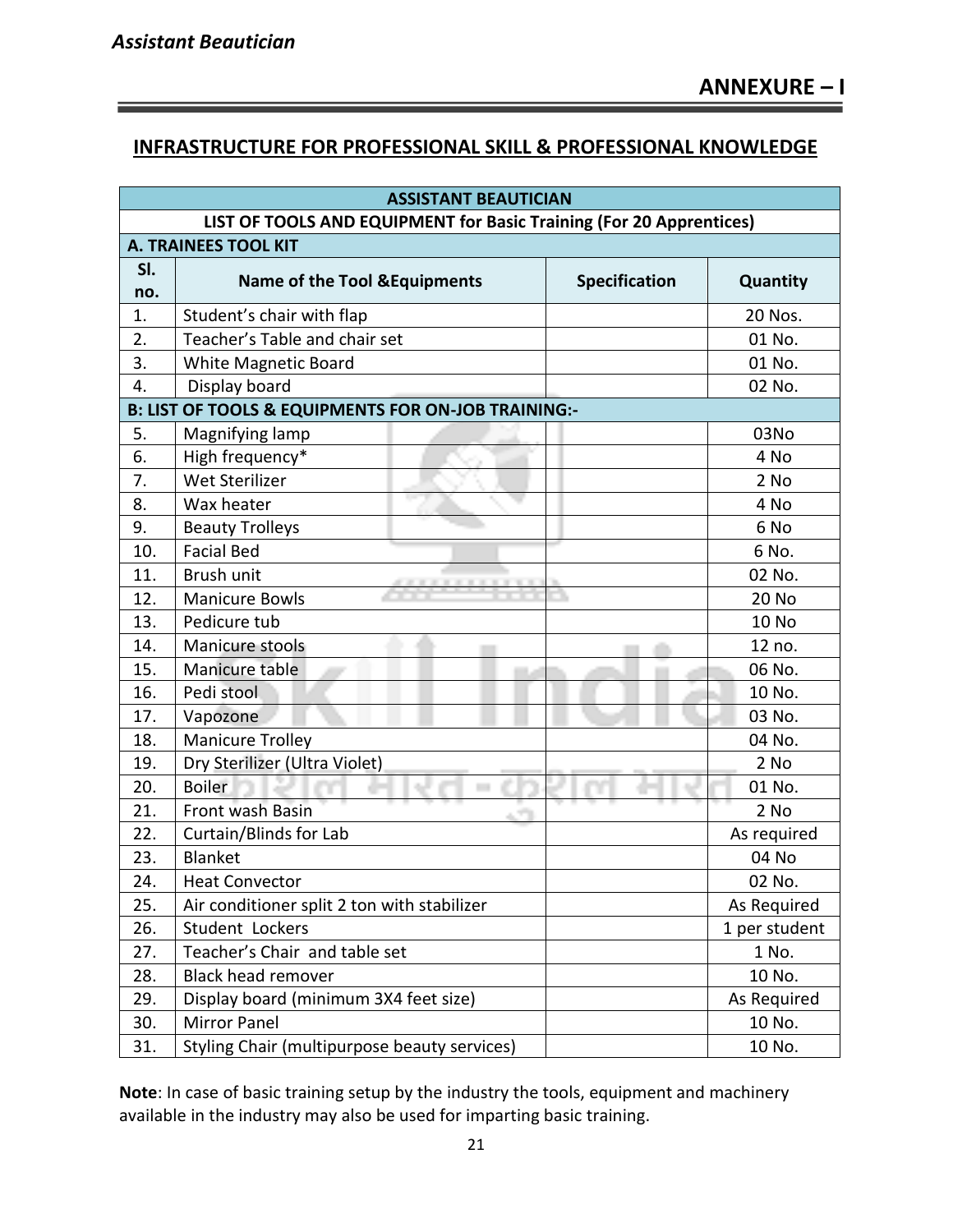| <b>TOOLS &amp; EQUIPMENTS FOR EMPLOYABILITY SKILLS</b>                                        |                                                                       |          |  |  |  |  |  |  |
|-----------------------------------------------------------------------------------------------|-----------------------------------------------------------------------|----------|--|--|--|--|--|--|
| SI.<br>No.                                                                                    | Name of the Equipment                                                 | Quantity |  |  |  |  |  |  |
| 1.                                                                                            | Computer (PC) with latest configurations and Internet connection with | 10 Nos.  |  |  |  |  |  |  |
|                                                                                               | standard operating system and standard word processor and worksheet   |          |  |  |  |  |  |  |
|                                                                                               | software                                                              |          |  |  |  |  |  |  |
|                                                                                               |                                                                       |          |  |  |  |  |  |  |
| 2.                                                                                            | <b>UPS - 500VA</b>                                                    | 10 Nos.  |  |  |  |  |  |  |
| 3.                                                                                            | Scanner cum Printer                                                   | 1 No.    |  |  |  |  |  |  |
| 4.                                                                                            | <b>Computer Tables</b>                                                | 10 Nos.  |  |  |  |  |  |  |
| 5.                                                                                            | <b>Computer Chairs</b>                                                | 20 Nos.  |  |  |  |  |  |  |
| 6.                                                                                            | <b>LCD Projector</b>                                                  | 1 No.    |  |  |  |  |  |  |
| 7.                                                                                            | White Board 1200mm x 900mm                                            | 1 No.    |  |  |  |  |  |  |
| Note: - Above Tools & Equipments not required, if Computer LAB is available in the institute. |                                                                       |          |  |  |  |  |  |  |

# Skill India कौशल भारत-कुशल भारत

4444444444